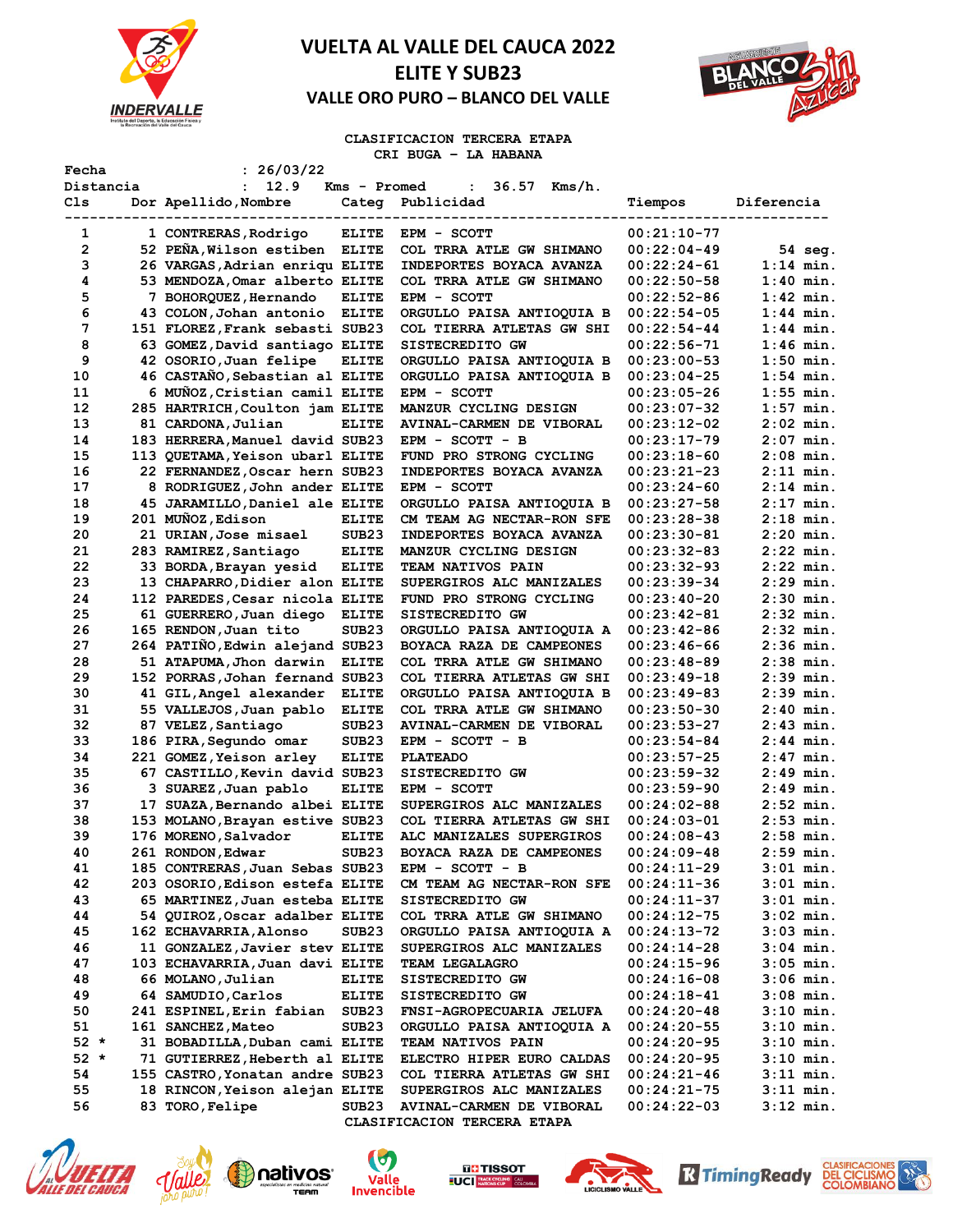



**CRI BUGA – LA HABANA** 

| Fecha     |    | : 26/03/22                         |                   |                                |               |                            |
|-----------|----|------------------------------------|-------------------|--------------------------------|---------------|----------------------------|
| Distancia |    | 12.9<br>$\mathbf{L}$               | Kms - Promed      | $36.57$ Kms/h.<br>$\mathbf{1}$ |               |                            |
| Cls       |    | Dor Apellido, Nombre               |                   | Categ Publicidad               | Tiempos       | Diferencia                 |
|           |    |                                    |                   |                                |               |                            |
| 57        |    | 142 CASTILLO, Juan camilo SUB23    |                   | RISARALDA CASTA CAMPEONES      | $00:24:28-57$ | $3:18$ min.                |
| 58        |    | 126 RUBIO, Jose noe                | SUB <sub>23</sub> | ORGULLO PAYMA                  | $00:24:30-13$ | $3:20$ min.                |
| 59        |    | 82 ZULUAGA, Juan david             | SUB <sub>23</sub> | AVINAL-CARMEN DE VIBORAL       | $00:24:30-41$ | $3:20$ min.                |
| 60        |    | 222 VILLADA, Juan esteban ELITE    |                   | <b>PLATEADO</b>                | $00:24:31-22$ | 3:21 min.                  |
| 61        |    | 15 TABARES, Jordan felip ELITE     |                   | SUPERGIROS ALC MANIZALES       | $00:24:31-59$ | $3:21$ min.                |
| 62        |    | 226 GOMEZ, Jonatan                 | SUB <sub>23</sub> | <b>PLATEADO</b>                | $00:24:33-88$ | $3:23$ min.                |
| 63        |    | 124 TABARES, Julio cesar           | SUB <sub>23</sub> | ORGULLO PAYMA                  | $00:24:34-21$ | $3:24$ min.                |
| 64        |    | 143 ALZATE, Juan david             | SUB <sub>23</sub> | RISARALDA CASTA CAMPEONES      | $00:24:35-28$ | $3:25$ min.                |
| 65        |    | 242 GUTIERREZ, Daniel ant SUB23    |                   | FNSI-AGROPECUARIA JELUFA       | $00:24:39-89$ | $3:29$ min.                |
| 66        |    | 12 MARTINEZ, Luis miquel ELITE     |                   | SUPERGIROS ALC MANIZALES       | $00:24:40-20$ | $3:30$ min.                |
| 67        |    | 175 MACA, Leison damian            | <b>ELITE</b>      | ALC MANIZALES SUPERGIROS       | $00:24:41-76$ | $3:31$ min.                |
| 68        |    | 25 SOSSA, Juan pablo               | SUB <sub>23</sub> | INDEPORTES BOYACA AVANZA       | 00:24:42-67   | $3:32$ min.                |
| 69        |    | 206 OSORNO, Mateo                  | SUB <sub>23</sub> | CM TEAM AG NECTAR-RON SFE      | $00:24:42-73$ | $3:32$ min.                |
| 70        |    | 227 CANAS, Estiven                 | SUB <sub>23</sub> | <b>PLATEADO</b>                | $00:24:45-68$ | $3:35$ min.                |
| 71        |    | 171 ZAPATA, Alex juan pab SUB23    |                   | ALC MANIZALES SUPERGIROS       | $00:24:45-80$ | $3:35$ min.                |
| 72        |    | 132 HERRERA, Stiven alexa ELITE    |                   | FUNDACION TEAM RECAPI          | $00:24:46-17$ | $3:36$ min.                |
| 73        |    | 91 MARTINEZ, Alvaro fran SUB23     |                   | NARINO TIERRA CICLISTAS        | $00:24:48-21$ | $3:38$ min.                |
| 74        |    | 173 RUIZ, Alejandro                | <b>ELITE</b>      | ALC MANIZALES SUPERGIROS       | $00:24:48-71$ | $3:38$ min.                |
| 75        |    | 154 OLAVE, Jhon alexander SUB23    |                   | COL TIERRA ATLETAS GW SHI      | $00:24:50-29$ | $3:40$ min.                |
| 76        |    | 202 ANGARITA, Marvin orla ELITE    |                   | CM TEAM AG NECTAR-RON SFE      | $00:24:50-55$ | $3:40$ min.                |
| 77        |    | 44 OSORIO, Frank yair              | <b>ELITE</b>      | ORGULLO PAISA ANTIOQUIA B      | 00:24:51-02   | $3:41$ min.                |
| 78        |    | 32 APARICIO, Jair antoni ELITE     |                   | <b>TEAM NATIVOS PAIN</b>       | $00:24:51-85$ | $3:41$ min.                |
| 79        |    | 62 BENAVIDES, Diego andr ELITE     |                   | SISTECREDITO GW                | $00:24:52-52$ | $3:42$ min.                |
| 80        |    | 85 PATIÑO, Marlon                  | SUB23             | AVINAL-CARMEN DE VIBORAL       | $00:24:53-73$ | $3:43$ min.                |
| 81        |    | 228 LOPERA, Juan pablo             | SUB <sub>23</sub> | <b>PLATEADO</b>                | $00:24:54-97$ | $3:44$ min.                |
| 82        |    | 147 VIRGUEZ, Brayan santi SUB23    |                   | RISARALDA CASTA CAMPEONES      | $00:24:58-41$ | $3:48$ min.                |
| 83        |    | 105 JARAMILLO, MATEO               | <b>ELITE</b>      | <b>TEAM LEGALAGRO</b>          | $00:24:58-82$ | $3:48$ min.                |
| 84        |    | 163 BARBOZA, Juan manuel           | SUB <sub>23</sub> | ORGULLO PAISA ANTIOQUIA A      | $00:24:59-31$ | $3:49$ min.                |
| 85        |    | 224 ALVAREZ, Carlos alber SUB23    |                   | <b>PLATEADO</b>                | $00:25:01-83$ | $3:51$ min.                |
| 86        |    |                                    |                   | NARINO TIERRA CICLISTAS        |               |                            |
|           |    | 92 CASTRO, Marlon fernan SUB23     |                   |                                | $00:25:02-15$ | $3:52$ min.<br>$3:53$ min. |
| 87        |    | 284 RODRIGUEZ, Juan manue SUB23    |                   | MANZUR CYCLING DESIGN          | $00:25:03-23$ |                            |
| 88        |    | 244 MEDINA, Cesar augusto SUB23    |                   | FNSI-AGROPECUARIA JELUFA       | $00:25:03-39$ | $3:53$ min.                |
| 89        |    | 207 GOMEZ, Manuel de jesu SUB23    |                   | CM TEAM AG NECTAR-RON SFE      | $00:25:03-53$ | $3:53$ min.                |
| 90        |    | 84 VALENCIA, Uber david            | SUB <sub>23</sub> | AVINAL-CARMEN DE VIBORAL       | $00:25:04-82$ | $3:54$ min.                |
| 91        |    | 131 ARIZA, Heimarhanz              | <b>ELITE</b>      | FUNDACION TEAM RECAPI          | 00:25:07-25   | $3:57$ min.                |
| 92        |    | 5 OCHOA, Diego antonio ELITE       |                   | EPM - SCOTT                    | $00:25:08-63$ | $3:58$ min.                |
| 93        |    | 35 ABRIL, Jhon alexander ELITE     |                   | TEAM NATIVOS PAIN              | $00:25:13-85$ | $4:03$ min.                |
| 94        |    | 172 SUAREZ, Juan manuel            | SUB <sub>23</sub> | ALC MANIZALES SUPERGIROS       | $00:25:17-08$ | $4:07$ min.                |
| 95        |    | 14 CARVAJAL, Edwin andre ELITE     |                   | SUPERGIROS ALC MANIZALES       | 00:25:17-12   | $4:07$ min.                |
| 96        |    | 281 SANCHEZ, Julian andre SUB23    |                   | MANZUR CYCLING DESIGN          | $00:25:17-57$ | $4:07$ min.                |
| 97        |    | 144 PINEDA, Juan felipe            | SUB <sub>23</sub> | RISARALDA CASTA CAMPEONES      | $00:25:19-37$ | 4:09 min.                  |
| 98        |    | 263 LOPEZ, Jimmy yesid             | SUB <sub>23</sub> | BOYACA RAZA DE CAMPEONES       | $00:25:19-39$ | $4:09$ min.                |
| 99        |    | 174 AMADOR, Juan jose              | <b>ELITE</b>      | ALC MANIZALES SUPERGIROS       | 00:25:22-41   | $4:12$ min.                |
| 100       |    | 77 OSORIO, Sergio                  | SUB <sub>23</sub> | ELECTRO HIPER EURO CALDAS      | $00:25:24-69$ | $4:14$ min.                |
| 101       | Fc | 38 FORERO, Juan david              | SUB <sub>23</sub> | <b>TEAM NATIVOS PAIN</b>       | $00:25:26-33$ | $4:16$ min.                |
| 102       |    | Fc 255 BAEZ, Brayan                | <b>ELITE</b>      | CARTEL DE BICI-PHIGMA-JGL      | $00:25:32-68$ | $4:22$ min.                |
| 103       |    | Fc 265 GUZMAN, Dayan eduardo SUB23 |                   | BOYACA RAZA DE CAMPEONES       | $00:25:36-42$ | $4:26$ min.                |
| 104       |    | Fc 118 JOSSA, Carlos Stiven        | SUB <sub>23</sub> | FUND PRO STRONG CYCLING        | 00:25:38-71   | $4:28$ min.                |
| 105       |    | Fc 223 SANCHEZ, Kevin steven SUB23 |                   | <b>PLATEADO</b>                | 00:25:39-41   | $4:29$ min.                |
| 106       |    | Fc 135 RIVERA, Hector sebast ELITE |                   | FUNDACION TEAM RECAPI          | $00:25:40-64$ | $4:30$ min.                |
| 107       |    | Fc 205 CARDONA, Julian             | SUB <sub>23</sub> | CM TEAM AG NECTAR-RON SFE      | $00:25:40-70$ | $4:30$ min.                |
| 108       |    | Fc 122 ALVAREZ, Johan david        | SUB <sub>23</sub> | ORGULLO PAYMA                  | $00:25:41-62$ | $4:31$ min.                |
| 109       |    | Fc 225 MARIN, Santiago             | SUB <sub>23</sub> | <b>PLATEADO</b>                | $00:25:44-95$ | 4:34 min.                  |
| 110       |    | Fc 253 CASALLAS, Daniel rica SUB23 |                   | CARTEL DE BICI-PHIGMA-JGL      | $00:25:45-84$ | $4:35$ min.                |
| 111       |    | Fc 101 QUICENO, Luis hernan        | <b>ELITE</b>      | TEAM LEGALAGRO                 | $00:25:47-40$ | $4:37$ min.                |
| 112       |    | Fc 141 ARBELAEZ, Juan camilo ELITE |                   | RISARALDA CASTA CAMPEONES      | $00:25:48-58$ | $4:38$ min.                |
|           |    |                                    |                   | CLASIFICACION TERCERA ETAPA    |               |                            |















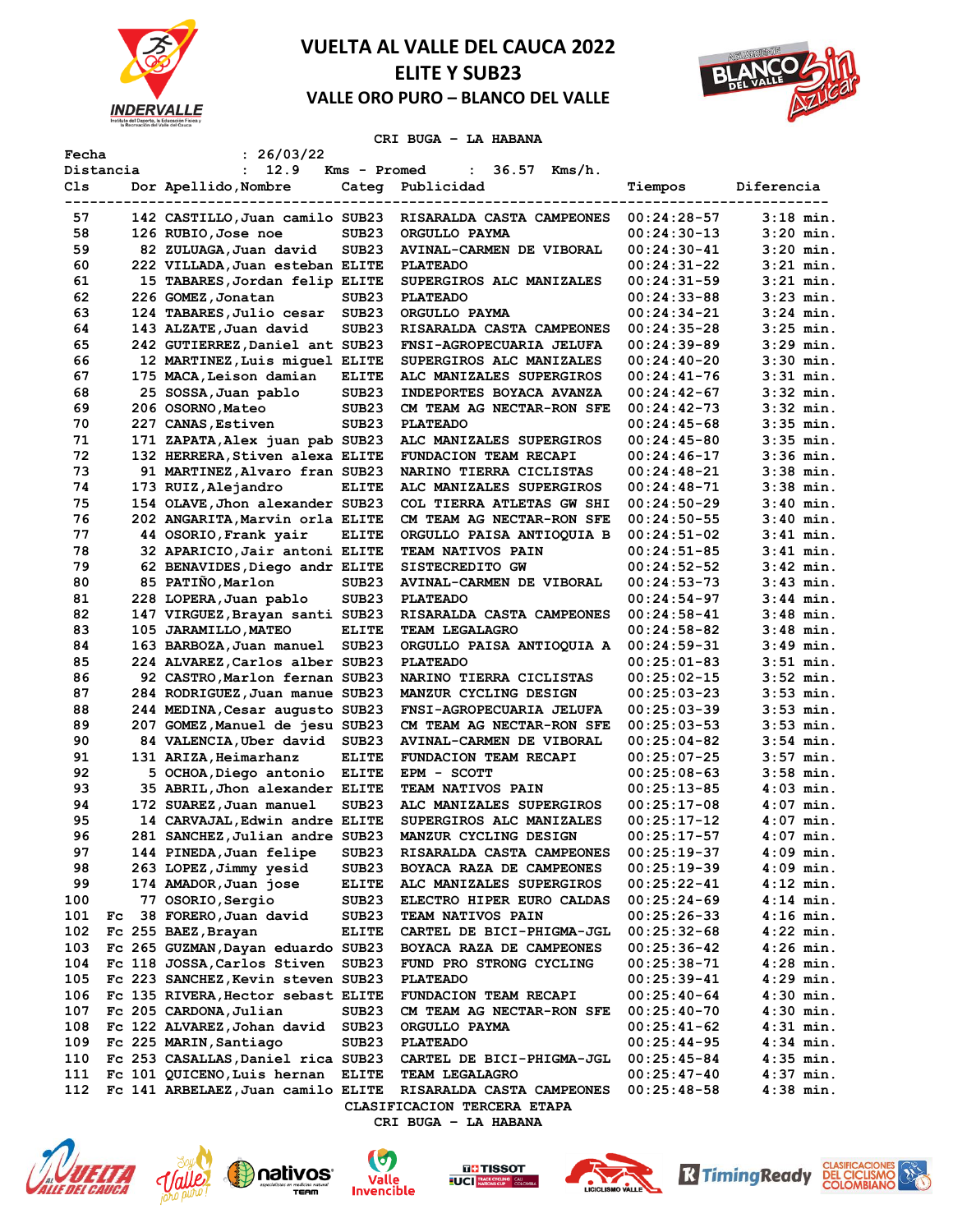



| Fecha      |              | : 26/03/22                         |                   |                                |               |             |
|------------|--------------|------------------------------------|-------------------|--------------------------------|---------------|-------------|
|            | Distancia    | 12.9<br>$\ddot{\phantom{a}}$       | Kms - Promed      | $36.57$ Kms/h.<br>$\mathbf{L}$ |               |             |
| Cls<br>--- | ------       | Dor Apellido, Nombre<br>---------  | ------            | Categ Publicidad               | Tiempos       | Diferencia  |
| 113        |              | Fc 97 MOLINA, Santiago             | SUB <sub>23</sub> | NARINO TIERRA CICLISTAS        | $00:25:51-13$ | $4:41$ min. |
| 114        |              | Fc 123 RINCON, Santiago            | SUB <sub>23</sub> | ORGULLO PAYMA                  | $00:25:56-15$ | $4:46$ min. |
| 115        |              | Fc 215 SALAZAR, Miquel alber ELITE |                   | LIGA CICLISMO QUINDIO          | $00:26:00-45$ | $4:50$ min. |
| 116        |              | Fc 245 GIRALDO, Oscar eduard SUB23 |                   | FNSI-AGROPECUARIA JELUFA       | $00:26:00-90$ | $4:50$ min. |
| 117        |              | Fc 134 VARGAS, Marlon camilo ELITE |                   | FUNDACION TEAM RECAPI          | $00:26:06-43$ | $4:56$ min. |
| 118        |              | Fc 104 GARCIA, Nicolas david ELITE |                   | TEAM LEGALAGRO                 | $00:26:09-64$ | $4:59$ min. |
| 119        | $_{\rm{Fc}}$ | 94 MORA, David camilo              | SUB <sub>23</sub> | NARINO TIERRA CICLISTAS        | $00:26:11-66$ | $5:01$ min. |
| 120        | $_{\rm{Fc}}$ | 93 CALDERON, Leider adri SUB23     |                   | NARINO TIERRA CICLISTAS        | $00:26:11-95$ | $5:01$ min. |
| 121        | $_{\rm FC}$  | 16 CHIA, Luis carlos               | <b>ELITE</b>      | SUPERGIROS ALC MANIZALES       | $00:26:14-27$ | $5:04$ min. |
| 122        |              | Fc 102 RAMOS, Juan jose            | <b>ELITE</b>      | TEAM LEGALAGRO                 | $00:26:16-05$ | $5:06$ min. |
| 123        | $_{\rm{Fc}}$ | 36 AVILA, Jose luis                | SUB <sub>23</sub> | TEAM NATIVOS PAIN              | $00:26:17-34$ | $5:07$ min. |
| 124        |              | Fc 252 RESTREPO, Cristian ca ELITE |                   | CARTEL DE BICI-PHIGMA-JGL      | $00:26:20-23$ | $5:10$ min. |
| 125        |              | Fc 254 ALBARRACIN, Sebastian SUB23 |                   | CARTEL DE BICI-PHIGMA-JGL      | $00:26:23-10$ | $5:13$ min. |
| 126        |              | Fc 295 ROMAN, Davinson             | <b>ELITE</b>      | <b>GESPROM EVOLUTION EEUU</b>  | $00:26:26-57$ | $5:16$ min. |
| 127        |              | Fc 177 NAVARRO, Royner             | <b>ELITE</b>      | ALC MANIZALES SUPERGIROS       | $00:26:27-75$ | $5:17$ min. |
| 128        | $_{\rm{Fc}}$ | 73 RAMIREZ, John stiven            | SUB <sub>23</sub> | ELECTRO HIPER EURO CALDAS      | $00:26:27-87$ | $5:17$ min. |
| 129        |              | Fc 236 CHITAN, Javier mauric SUB23 |                   | ELECTRO CREDITOS CAUCA         | $00:26:30-77$ | $5:20$ min. |
| 130        |              | Fc 96 BASTIDAS, Julian maur SUB23  |                   | NARINO TIERRA CICLISTAS        | $00:26:32-40$ | $5:22$ min. |
| 131        |              | Fc 184 HOYOS, Miquel angel         | SUB <sub>23</sub> | EPM - SCOTT - B                | $00:26:56-63$ | $5:46$ min. |
| 132        |              | Fc 251 GOMEZ, Daniel felipe        | SUB <sub>23</sub> | CARTEL DE BICI-PHIGMA-JGL      | $00:27:01-04$ | $5:51$ min. |
| 133        |              | Fc 204 VILLADA, Alejandro          | <b>ELITE</b>      | CM TEAM AG NECTAR-RON SFE      | $00:27:03-07$ | $5:53$ min. |
| 134        |              | Fc 117 ECHEVERRY, Isaias           | <b>ELITE</b>      | FUND PRO STRONG CYCLING        | $00:27:06-24$ | $5:56$ min. |
| 135        |              | Fc 246 GONZALEZ, Roman             | SUB <sub>23</sub> | FNSI-AGROPECUARIA JELUFA       | $00:27:09-20$ | $5:59$ min. |
| 136        | $_{\rm FC}$  | 98 BURBANO, Juan Diego             | SUB <sub>23</sub> | NARINO TIERRA CICLISTAS        | $00:27:15-83$ | $6:05$ min. |
| 137        | $_{\rm FC}$  | 34 SANCHEZ, Yerson eduar ELITE     |                   | TEAM NATIVOS PAIN              | $00:27:15-88$ | $6:05$ min. |
| 138        |              | Fc 216 PEÑA, Jose raul             | SUB <sub>23</sub> | LIGA CICLISMO QUINDIO          | $00:27:19-33$ | $6:09$ min. |
| 139        |              | Fc 237 ORTIZ, Daniel               | <b>ELITE</b>      | ELECTRO CREDITOS CAUCA         | $00:27:22-06$ | $6:12$ min. |
| 140        |              | Fc 291 GONZALEZ, Juan pablo        | SUB <sub>23</sub> | <b>GESPROM EVOLUTION EEUU</b>  | $00:27:23-04$ | $6:13$ min. |
| 141        |              | Fc 136 PINILLA, Juan pablo         | SUB <sub>23</sub> | <b>FUNDACION TEAM RECAPI</b>   | $00:27:24-30$ | $6:14$ min. |
| 142        | $_{\rm{Fc}}$ | 75 URAN, Carlos alberto            | <b>ELITE</b>      | ELECTRO HIPER EURO CALDAS      | $00:27:28-66$ | $6:18$ min. |
| 143        |              | Fc 231 RUIZ, Brayan fernando SUB23 |                   | ELECTRO CREDITOS CAUCA         | $00:27:39-38$ | $6:29$ min. |
| 144        |              | Fc 218 LASSO, Brayan asdrual SUB23 |                   | LIGA CICLISMO QUINDIO          | $00:27:49-88$ | $6:39$ min. |
| 145        |              | Fc 234 SANCHEZ, Anderzon est SUB23 |                   | ELECTRO CREDITOS CAUCA         | $00:28:00-83$ | $6:50$ min. |
| 146        |              | Fc 133 LESMES, Jhoan sebasti SUB23 |                   | FUNDACION TEAM RECAPI          | $00:28:22-74$ | $7:12$ min. |
| 147        |              | Fc 145 DIAZ, Jair adenilzon        | SUB <sub>23</sub> | RISARALDA CASTA CAMPEONES      | $00:28:27-98$ | $7:17$ min. |
| 148        |              | Fc 243 LOPEZ, Juan carlos          | SUB <sub>23</sub> | FNSI-AGROPECUARIA JELUFA       | $00:28:45-49$ | $7:35$ min. |
| 149        |              | Fc 233 MOLINA, Yeison david        | SUB <sub>23</sub> | ELECTRO CREDITOS CAUCA         | $00:28:56-12$ | $7:46$ min. |
| 150        |              | Fc 114 RAMIREZ, Ruberth            | <b>ELITE</b>      | FUND PRO STRONG CYCLING        | $00:29:46-10$ | $8:36$ min. |
| 151        |              | Fc 146 RODRIGUEZ, Guillermo        | SUB <sub>23</sub> | RISARALDA CASTA CAMPEONES      | $00:29:50-90$ | $8:40$ min. |
| 152        |              | Fc 294 CRUZ, Jairo Andres          | SUB <sub>23</sub> | <b>GESPROM EVOLUTION EEUU</b>  | $00:30:07-43$ | $8:57$ min. |
| 153        |              | Fc 292 CARVAJAL, Hugo leandr SUB23 |                   | <b>GESPROM EVOLUTION EEUU</b>  | $00:30:57-18$ | $9:47$ min. |
|            |              |                                    |                   |                                |               |             |

**Corredores clasificados : 153**













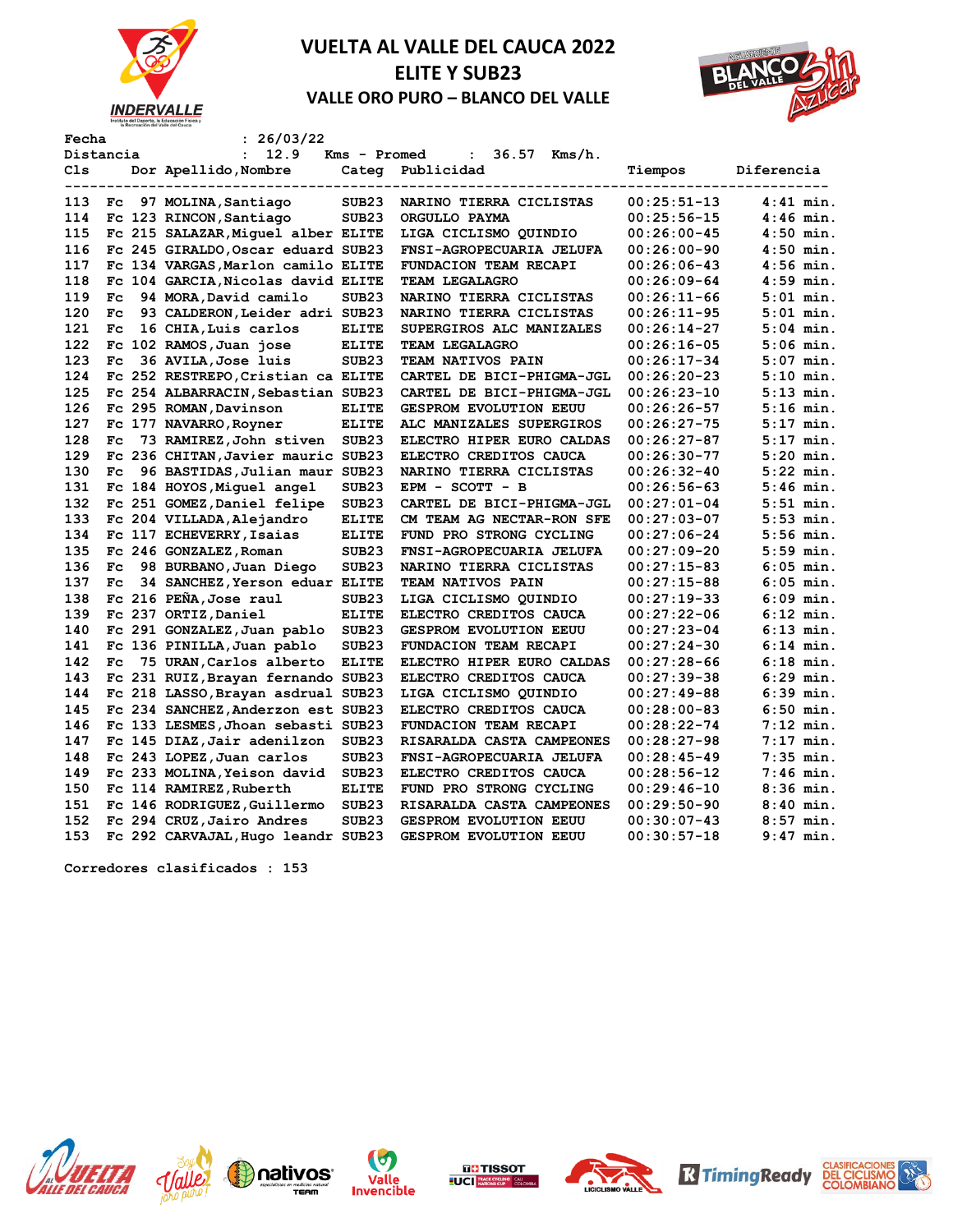



### **CLASIFICACION SUB23 DE LA ETAPA**

| 1              |              | 151 FLOREZ, Frank sebasti SUB23    |                   | COL TIERRA ATLETAS GW SHI 00:22:54-44 |               | min.        |
|----------------|--------------|------------------------------------|-------------------|---------------------------------------|---------------|-------------|
| $\overline{2}$ |              | 183 HERRERA, Manuel david SUB23    |                   | EPM - SCOTT - B                       | $00:23:17-79$ | 23 seg.     |
| з              |              | 22 FERNANDEZ, Oscar hern SUB23     |                   | INDEPORTES BOYACA AVANZA              | $00:23:21-23$ | 27 seg.     |
| 4              |              | 21 URIAN, Jose misael              | SUB <sub>23</sub> | INDEPORTES BOYACA AVANZA              | $00:23:30-81$ | 36 seg.     |
| 5              |              | 165 RENDON, Juan tito              | SUB <sub>23</sub> | ORGULLO PAISA ANTIOQUIA A 00:23:42-86 |               | 48 seg.     |
| 6              |              | 264 PATINO, Edwin alejand SUB23    |                   | BOYACA RAZA DE CAMPEONES              | $00:23:46-66$ | 52 seg.     |
| 7              |              | 152 PORRAS, Johan fernand SUB23    |                   | COL TIERRA ATLETAS GW SHI             | $00:23:49-18$ | 55 seg.     |
| 8              |              | 87 VELEZ, Santiago                 | SUB <sub>23</sub> | AVINAL-CARMEN DE VIBORAL              | 00:23:53-27   | 59 seg.     |
| 9              |              | 186 PIRA, Segundo omar             | SUB <sub>23</sub> | EPM - SCOTT - B                       | $00:23:54-84$ | $1:00$ min. |
| 10             |              | 67 CASTILLO, Kevin david SUB23     |                   | SISTECREDITO GW                       | $00:23:59-32$ | $1:05$ min. |
| 11             |              | 153 MOLANO, Brayan estive SUB23    |                   | COL TIERRA ATLETAS GW SHI             | 00:24:03-01   | $1:09$ min. |
| 12             |              | 261 RONDON, Edwar                  | SUB <sub>23</sub> | BOYACA RAZA DE CAMPEONES              | $00:24:09-48$ | $1:15$ min. |
| 13             |              | 185 CONTRERAS, Juan Sebas SUB23    |                   | EPM - SCOTT - B                       | $00:24:11-29$ | $1:17$ min. |
| 14             |              | 162 ECHAVARRIA, Alonso             | SUB <sub>23</sub> | ORGULLO PAISA ANTIOQUIA A 00:24:13-72 |               | 1:19 min.   |
| 15             |              | 241 ESPINEL, Erin fabian           | SUB <sub>23</sub> | FNSI-AGROPECUARIA JELUFA              | $00:24:20-48$ | $1:26$ min. |
| 16             |              | 161 SANCHEZ, Mateo                 | SUB <sub>23</sub> | ORGULLO PAISA ANTIOQUIA A 00:24:20-55 |               | $1:26$ min. |
| 17             |              | 155 CASTRO, Yonatan andre SUB23    |                   | COL TIERRA ATLETAS GW SHI 00:24:21-46 |               | $1:27$ min. |
| 18             |              | 83 TORO, Felipe                    | SUB <sub>23</sub> | AVINAL-CARMEN DE VIBORAL              | $00:24:22-03$ | 1:28 min.   |
| 19             |              | 142 CASTILLO, Juan camilo SUB23    |                   | RISARALDA CASTA CAMPEONES 00:24:28-57 |               | 1:34 min.   |
| 20             |              | 126 RUBIO, Jose noe                | SUB <sub>23</sub> | ORGULLO PAYMA                         | $00:24:30-13$ | $1:36$ min. |
| 21             |              | 82 ZULUAGA, Juan david             | SUB <sub>23</sub> | AVINAL-CARMEN DE VIBORAL              | $00:24:30-41$ | $1:36$ min. |
| 22             |              | 226 GOMEZ, Jonatan                 | SUB <sub>23</sub> | <b>PLATEADO</b>                       | $00:24:33-88$ | $1:39$ min. |
| 23             |              | 124 TABARES, Julio cesar           | SUB <sub>23</sub> | ORGULLO PAYMA                         | $00:24:34-21$ | $1:40$ min. |
| 24             |              | 143 ALZATE, Juan david             | SUB <sub>23</sub> | RISARALDA CASTA CAMPEONES             | $00:24:35-28$ | 1:41 min.   |
| 25             |              | 242 GUTIERREZ, Daniel ant SUB23    |                   | FNSI-AGROPECUARIA JELUFA              | $00:24:39-89$ | $1:45$ min. |
| 26             |              | 25 SOSSA, Juan pablo               | SUB <sub>23</sub> | INDEPORTES BOYACA AVANZA              | $00:24:42-67$ | $1:48$ min. |
| 27             |              | 206 OSORNO, Mateo                  | SUB <sub>23</sub> | CM TEAM AG NECTAR-RON SFE             | $00:24:42-73$ | 1:48 min.   |
| 28             |              | 227 CANAS, Estiven                 | SUB <sub>23</sub> | <b>PLATEADO</b>                       | $00:24:45-68$ | $1:51$ min. |
| 29             |              | 171 ZAPATA, Alex juan pab SUB23    |                   | ALC MANIZALES SUPERGIROS              | $00:24:45-80$ | 1:51 min.   |
| 30             |              | 91 MARTINEZ, Alvaro fran SUB23     |                   | NARINO TIERRA CICLISTAS               | 00:24:48-21   | $1:54$ min. |
| 31             |              | 154 OLAVE, Jhon alexander SUB23    |                   | COL TIERRA ATLETAS GW SHI             | $00:24:50-29$ | $1:56$ min. |
| 32             |              | 85 PATIÑO, Marlon                  | SUB <sub>23</sub> | <b>AVINAL-CARMEN DE VIBORAL</b>       | $00:24:53-73$ | 1:59 min.   |
| 33             |              | 228 LOPERA, Juan pablo             | SUB <sub>23</sub> | <b>PLATEADO</b>                       | $00:24:54-97$ | 2:00 min.   |
| 34             |              | 147 VIRGUEZ, Brayan santi SUB23    |                   | RISARALDA CASTA CAMPEONES             | $00:24:58-41$ | 2:04 min.   |
| 35             |              | 163 BARBOZA, Juan manuel           | SUB <sub>23</sub> | ORGULLO PAISA ANTIOQUIA A 00:24:59-31 |               | $2:05$ min. |
| 36             |              | 224 ALVAREZ, Carlos alber SUB23    |                   | <b>PLATEADO</b>                       | $00:25:01-83$ | $2:07$ min. |
| 37             |              | 92 CASTRO,Marlon fernan SUB23      |                   | NARINO TIERRA CICLISTAS               | $00:25:02-15$ | 2:08 min.   |
| 38             |              | 284 RODRIGUEZ, Juan manue SUB23    |                   | MANZUR CYCLING DESIGN                 | $00:25:03-23$ | $2:09$ min. |
| 39             |              | 244 MEDINA, Cesar augusto SUB23    |                   | FNSI-AGROPECUARIA JELUFA              | $00:25:03-39$ | 2:09 min.   |
| 40             |              | 207 GOMEZ, Manuel de jesu SUB23    |                   | CM TEAM AG NECTAR-RON SFE             | $00:25:03-53$ | $2:09$ min. |
| 41             |              | 84 VALENCIA, Uber david            | SUB <sub>23</sub> | <b>AVINAL-CARMEN DE VIBORAL</b>       | $00:25:04-82$ | $2:10$ min. |
| 42             |              | 172 SUAREZ, Juan manuel            | SUB <sub>23</sub> | ALC MANIZALES SUPERGIROS              | $00:25:17-08$ | $2:23$ min. |
| 43             |              | 281 SANCHEZ, Julian andre SUB23    |                   | MANZUR CYCLING DESIGN                 | $00:25:17-57$ | $2:23$ min. |
| 44             |              | 144 PINEDA, Juan felipe            | SUB23             | RISARALDA CASTA CAMPEONES 00:25:19-37 |               | 2:25 min.   |
| 45             |              | 263 LOPEZ, Jimmy yesid             | SUB <sub>23</sub> | BOYACA RAZA DE CAMPEONES              | $00:25:19-39$ | 2:25 min.   |
| 46             |              | 77 OSORIO, Sergio                  | SUB <sub>23</sub> | ELECTRO HIPER EURO CALDAS 00:25:24-69 |               | $2:30$ min. |
| 47             | Fc           | 38 FORERO, Juan david              | SUB <sub>23</sub> | TEAM NATIVOS PAIN                     | $00:25:26-33$ | $2:32$ min. |
| 48             |              | Fc 265 GUZMAN, Dayan eduardo SUB23 |                   | BOYACA RAZA DE CAMPEONES              | $00:25:36-42$ | 2:42 min.   |
| 49             |              | Fc 118 JOSSA, Carlos Stiven        | SUB <sub>23</sub> | FUND PRO STRONG CYCLING               | $00:25:38-71$ | 2:44 min.   |
| 50             |              | Fc 223 SANCHEZ, Kevin steven SUB23 |                   | <b>PLATEADO</b>                       | $00:25:39-41$ | 2:45 min.   |
| 51             |              | Fc 205 CARDONA, Julian             | SUB <sub>23</sub> | CM TEAM AG NECTAR-RON SFE 00:25:40-70 |               | 2:46 min.   |
| 52             |              | Fc 122 ALVAREZ, Johan david        | SUB <sub>23</sub> | ORGULLO PAYMA                         | $00:25:41-62$ | $2:47$ min. |
| 53             |              | Fc 225 MARIN, Santiago             | SUB <sub>23</sub> | <b>PLATEADO</b>                       | $00:25:44-95$ | $2:50$ min. |
| 54             |              | Fc 253 CASALLAS, Daniel rica SUB23 |                   | CARTEL DE BICI-PHIGMA-JGL 00:25:45-84 |               | $2:51$ min. |
| 55             | $_{\rm{Fc}}$ | 97 MOLINA, Santiago                | SUB <sub>23</sub> | NARINO TIERRA CICLISTAS               | $00:25:51-13$ | 2:57 min.   |
| 56             |              | Fc 123 RINCON, Santiago            | SUB <sub>23</sub> | ORGULLO PAYMA                         | $00:25:56-15$ | 3:02 min.   |
| 57             |              | Fc 245 GIRALDO, Oscar eduard SUB23 |                   | FNSI-AGROPECUARIA JELUFA              | $00:26:00-90$ | 3:06 min.   |
| 58             | Fc           | 94 MORA, David camilo              | SUB <sub>23</sub> | NARINO TIERRA CICLISTAS               | $00:26:11-66$ | $3:17$ min. |
| 59             | Fc           | 93 CALDERON, Leider adri SUB23     |                   | NARINO TIERRA CICLISTAS               | $00:26:11-95$ | 3:17 min.   |
| 60             | Fc           | 36 AVILA, Jose luis                | SUB <sub>23</sub> | TEAM NATIVOS PAIN                     | 00:26:17-34   | 3:23 min.   |
|                |              |                                    |                   | CLASIFICACION SUB23 DE LA ETAPA       |               |             |













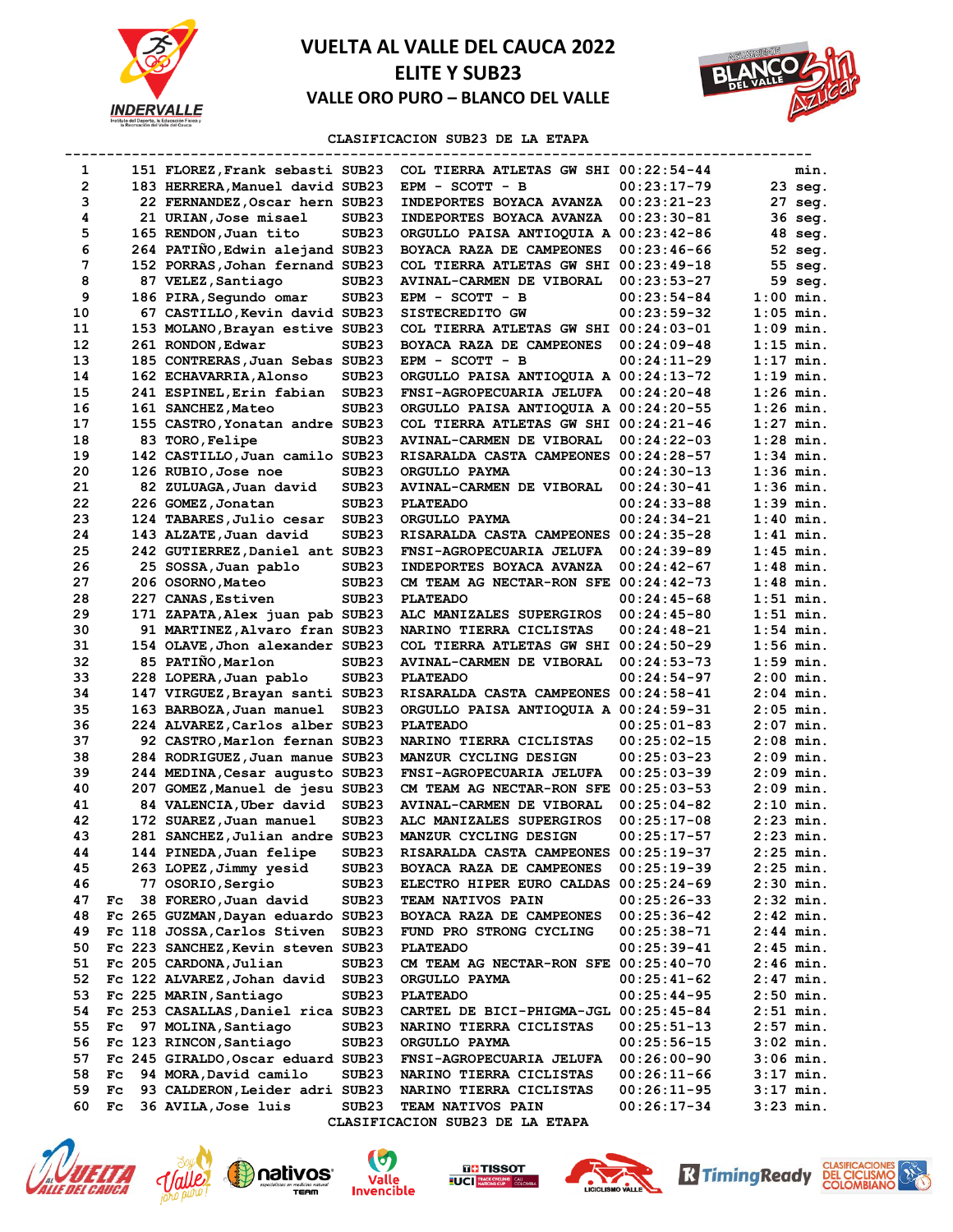



| 61 |              | Fc 254 ALBARRACIN, Sebastian SUB23 |                   | CARTEL DE BICI-PHIGMA-JGL 00:26:23-10 |               | $3:29$ min. |
|----|--------------|------------------------------------|-------------------|---------------------------------------|---------------|-------------|
| 62 | Fc.          | 73 RAMIREZ, John stiven            | SUB <sub>23</sub> | ELECTRO HIPER EURO CALDAS             | $00:26:27-87$ | $3:33$ min. |
| 63 |              | Fc 236 CHITAN, Javier mauric SUB23 |                   | ELECTRO CREDITOS CAUCA                | $00:26:30-77$ | $3:36$ min. |
| 64 | $_{\rm{Fc}}$ | 96 BASTIDAS, Julian maur SUB23     |                   | NARINO TIERRA CICLISTAS               | $00:26:32-40$ | $3:38$ min. |
| 65 |              | Fc 184 HOYOS, Miquel angel         | SUB <sub>23</sub> | $EPM - SCOTT - B$                     | $00:26:56-63$ | $4:02$ min. |
| 66 |              | Fc 251 GOMEZ, Daniel felipe        | SUB <sub>23</sub> | CARTEL DE BICI-PHIGMA-JGL 00:27:01-04 |               | $4:07$ min. |
| 67 |              | Fc 246 GONZALEZ, Roman             | SUB <sub>23</sub> | FNSI-AGROPECUARIA JELUFA              | $00:27:09-20$ | $4:15$ min. |
| 68 |              | Fc 98 BURBANO, Juan Diego          | SUB <sub>23</sub> | NARINO TIERRA CICLISTAS               | $00:27:15-83$ | $4:21$ min. |
| 69 |              | Fc 216 PEÑA, Jose raul             | SUB <sub>23</sub> | LIGA CICLISMO OUINDIO                 | $00:27:19-33$ | $4:25$ min. |
| 70 |              | Fc 291 GONZALEZ, Juan pablo        | SUB <sub>23</sub> | <b>GESPROM EVOLUTION EEUU</b>         | $00:27:23-04$ | $4:29$ min. |
| 71 |              | Fc 136 PINILLA, Juan pablo         | SUB <sub>23</sub> | FUNDACION TEAM RECAPI                 | $00:27:24-30$ | $4:30$ min. |
| 72 |              | Fc 231 RUIZ, Brayan fernando SUB23 |                   | ELECTRO CREDITOS CAUCA                | $00:27:39-38$ | $4:45$ min. |
| 73 |              | Fc 218 LASSO, Brayan asdrual SUB23 |                   | LIGA CICLISMO QUINDIO                 | $00:27:49-88$ | $4:55$ min. |
| 74 |              | Fc 234 SANCHEZ, Anderzon est SUB23 |                   | ELECTRO CREDITOS CAUCA                | $00:28:00-83$ | $5:06$ min. |
| 75 |              | Fc 133 LESMES, Jhoan sebasti SUB23 |                   | FUNDACION TEAM RECAPI                 | $00:28:22-74$ | $5:28$ min. |
| 76 |              | Fc 145 DIAZ, Jair adenilzon        | SUB <sub>23</sub> | RISARALDA CASTA CAMPEONES             | $00:28:27-98$ | $5:33$ min. |
| 77 |              | Fc 243 LOPEZ, Juan carlos          | SUB <sub>23</sub> | FNSI-AGROPECUARIA JELUFA              | $00:28:45-49$ | $5:51$ min. |
| 78 |              | Fc 233 MOLINA, Yeison david        | SUB <sub>23</sub> | ELECTRO CREDITOS CAUCA                | $00:28:56-12$ | $6:02$ min. |
| 79 |              | Fc 146 RODRIGUEZ, Guillermo        | SUB23             | RISARALDA CASTA CAMPEONES             | $00:29:50-90$ | $6:56$ min. |
| 80 |              | Fc 294 CRUZ, Jairo Andres          | SUB <sub>23</sub> | <b>GESPROM EVOLUTION EEUU</b>         | $00:30:07-43$ | $7:13$ min. |
| 81 |              | Fc 292 CARVAJAL, Hugo leandr SUB23 |                   | <b>GESPROM EVOLUTION EEUU</b>         | $00:30:57-18$ | $8:03$ min. |

### **CLASIFICACION POR EQUIPOS DE LA ETAPA**

|                  | EPM - SCOTT                             | 01:07:07     |      |  |  |
|------------------|-----------------------------------------|--------------|------|--|--|
| $\overline{2}$   | COL TRRA ATLE GW SHIMANO $01:08:42$ a   |              | 1:35 |  |  |
| 3                | ORGULLO PAISA ANTIOQUIA B 01:08:58 a    |              | 1:51 |  |  |
| 4                | INDEPORTES BOYACA AVANZA 01:09:15 a     |              | 2:08 |  |  |
| 5                | SISTECREDITO GW                         | $01:10:37$ a | 3:30 |  |  |
| 6                | COL TIERRA ATLETAS GW SHI $01:10:46$ a  |              | 3:39 |  |  |
| 7                | $EPM - SCOTT - B$                       | $01:11:22$ a | 4:15 |  |  |
| 8                | $AVINAL-CARMEN DE VIBORAL$ $01:11:27$ a |              | 4:20 |  |  |
| 9                | MANZUR CYCLING DESIGN 01:11:42 a        |              | 4:35 |  |  |
| 10               | SUPERGIROS ALC MANIZALES 01:11:55 a     |              | 4:48 |  |  |
| 11               | ORGULLO PAISA ANTIOQUIA A 01:12:15 a    |              | 5:08 |  |  |
| 12 <sup>12</sup> | CM TEAM AG NECTAR-RON SFE $01:12:21$ a  |              | 5:14 |  |  |
| 13               | TEAM NATIVOS PAIN 61:12:43 a            |              | 5:36 |  |  |
| 14               | <b>PLATEADO</b>                         | $01:13:01$ a | 5:54 |  |  |
| 15               | BOYACA RAZA DE CAMPEONES 01:13:14 a     |              | 6:07 |  |  |
| 16               | ALC MANIZALES SUPERGIROS 01:13:34 a     |              | 6:27 |  |  |
| 17               | RISARALDA CASTA CAMPEONES               | $01:14:01$ a | 6:54 |  |  |
| 18               | FNSI-AGROPECUARIA JELUFA 01:14:02 a     |              | 6:55 |  |  |
|                  |                                         |              |      |  |  |

#### **PASOS DE LA MONTAÑA**

**-----------------------------------------------------------------------**

 **Paso de Montaña 3ª : 1**

 **-------------------------------------------------------------------**

| 1 CONTRERAS Rodrigo     | EPM - SCOTT       | 4 pts |
|-------------------------|-------------------|-------|
| 52 PEÑA Wilson estiben  | COL TRRA ATLE GW  | 3 pts |
| 26 VARGAS Adrian enriqu | INDEPORTES BOYACA | 2 pts |
| 53 MENDOZA Omar alberto | COL TRRA ATLE GW  | 1 pts |













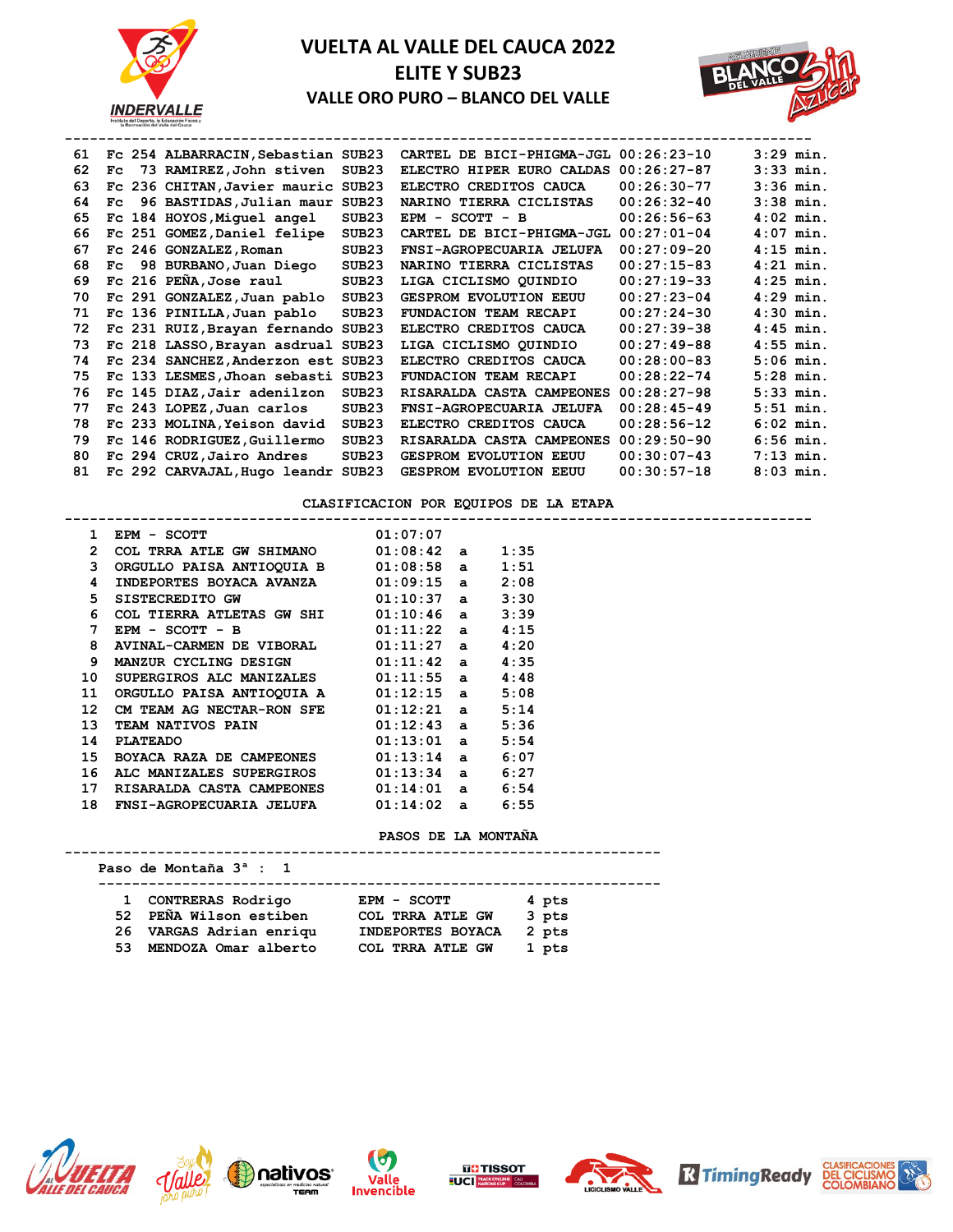



### **CLASIFICACION POR PUNTOS DE LA ETAPA**

|                | 1   | CONTRERAS, Rodrigo ELITE EPM - SCOTT        |                                                          | 10 Pts |
|----------------|-----|---------------------------------------------|----------------------------------------------------------|--------|
| $\overline{2}$ | 52. |                                             | PEÑA, Wilson estiben ELITE COL TRRA ATLE GW SHIMANO      | 9 Pts  |
| 3              | 26  |                                             | VARGAS, Adrian enriqu ELITE INDEPORTES BOYACA AVANZA     | 8 Pts  |
| 4              | 53. |                                             | MENDOZA, Omar alberto ELITE COL TRRA ATLE GW SHIMANO     | 7 Pts  |
| 5              |     | BOHORQUEZ, Hernando ELITE EPM - SCOTT       |                                                          | 6 Pts  |
| 6              | 43. |                                             | COLON, Johan antonio ELITE ORGULLO PAISA ANTIOQUIA B     | 5 Pts  |
| 7              | 151 |                                             | FLOREZ, Frank sebasti SUB23 COL TIERRA ATLETAS GW SHI    | 4 Pts  |
| 8              | 63  | GOMEZ, David santiago ELITE SISTECREDITO GW |                                                          | 3 Pts  |
| 9              | 42  |                                             | OSORIO, Juan felipe ELITE ORGULLO PAISA ANTIOQUIA B      | 2 Pts  |
| 10             |     |                                             | 46 CASTANO, Sebastian al ELITE ORGULLO PAISA ANTIOQUIA B | 1 Pts  |













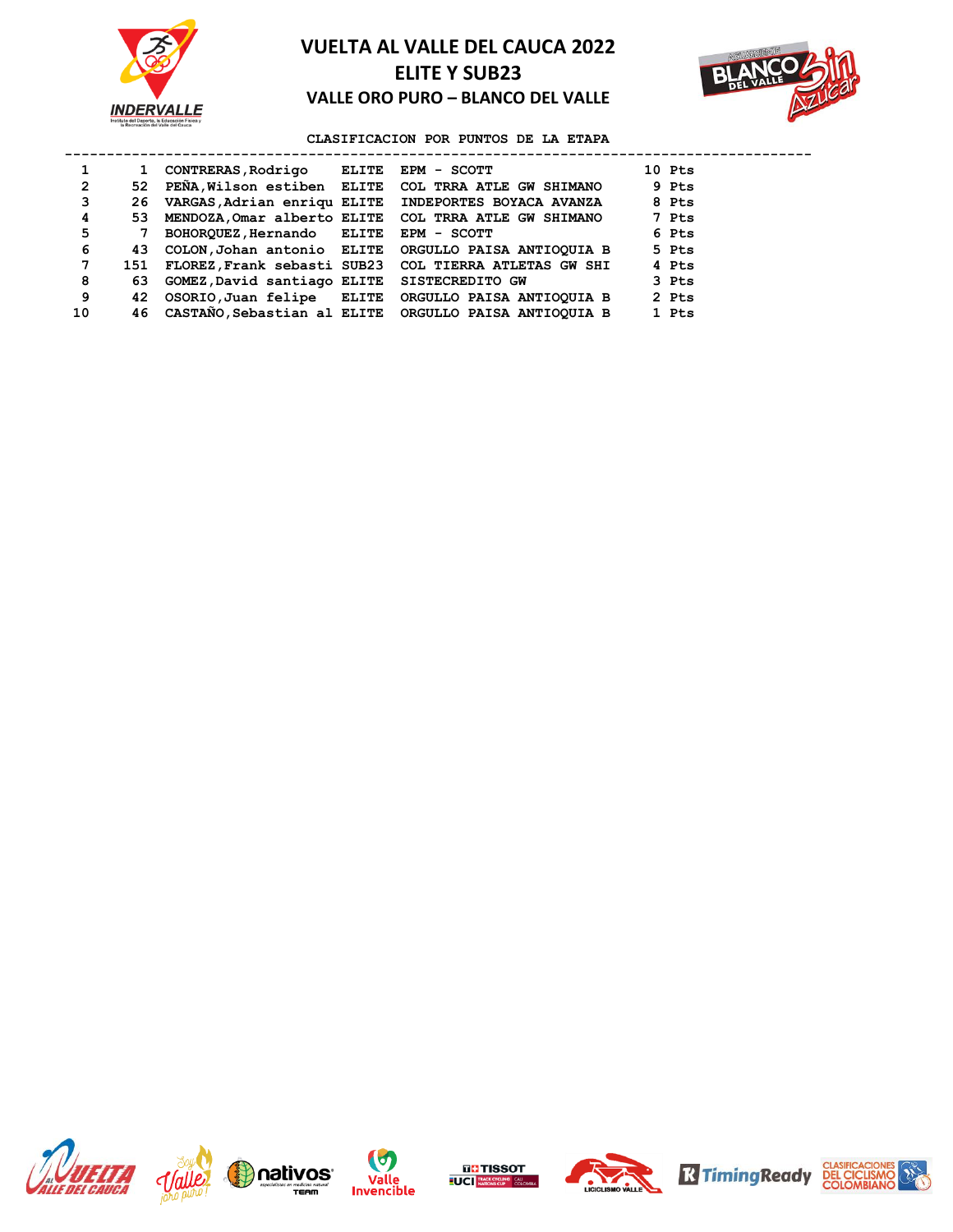



### **CLASIFICACION GENERAL**

**DESPUES DE LA TERCERA ETAPA CRI BUGA – LA HABANA** 

**Fecha : 26/03/22 Distancia acumulada : 294.5 Kms - Promed : 48.90 Kms/hora.**

| Cls     |     | Dor Apellido, Nombre          |                   | Categ Publicidad                 | Tiempos          | Diferencia |
|---------|-----|-------------------------------|-------------------|----------------------------------|------------------|------------|
| $1. -$  | 1   | CONTRERAS, Rodrigo            | <b>ELITE</b>      | EPM - SCOTT                      | $06:01:43-077$   |            |
| $2 -$   | 52  | PEÑA, Wilson estiben          | <b>ELITE</b>      | COL TRRA ATLE GW SHIMANO         | $06:02:17-049$ a | 34         |
| $3 -$   | 26  | VARGAS, Adrian enrique        | <b>ELITE</b>      | INDEPORTES BOYACA AVANZA         | $06:02:57-061$ a | 1:14       |
| $4 -$   | 63  | GOMEZ, David santiago         | <b>ELITE</b>      | SISTECREDITO GW                  | $06:03:04-071$ a | 1:21       |
| $5. -$  | 42  | OSORIO, Juan felipe           | <b>ELITE</b>      | ORGULLO PAISA ANTIOQUIA B        | $06:03:13-053$ a | 1:30       |
| $6. -$  | 43  | COLON, Johan antonio          | <b>ELITE</b>      | ORGULLO PAISA ANTIOQUIA B        | $06:03:18-005$ a | 1:35       |
| $7 -$   | 53  | MENDOZA, Omar alberto         | <b>ELITE</b>      | COL TRRA ATLE GW SHIMANO         | 06:03:23-058 a   | 1:40       |
| $8 -$   | 7   | BOHORQUEZ, Hernando           | <b>ELITE</b>      | EPM - SCOTT                      | $06:03:25-086$ a | 1:42       |
| $9 -$   | 151 | FLOREZ, Frank sebastian SUB23 |                   | COL TIERRA ATLETAS GW SHI        | $06:03:27-044$ a | 1:44       |
| $10. -$ | 8   | RODRIGUEZ, John anderso ELITE |                   | EPM - SCOTT                      | $06:03:31-060$ a | 1:48       |
| $11. -$ | 46  | CASTAÑO, Sebastian alex ELITE |                   | ORGULLO PAISA ANTIOQUIA B        | $06:03:37-025$ a | 1:54       |
| $12 -$  | 6   | MUÑOZ, Cristian camilo        | <b>ELITE</b>      | EPM - SCOTT                      | 06:03:38-026 a   | 1:55       |
| $13 -$  | 285 | HARTRICH, Coulton james ELITE |                   | MANZUR CYCLING DESIGN            | $06:03:40-032$ a | 1:57       |
| $14. -$ | 81  | CARDONA, Julian               | <b>ELITE</b>      | AVINAL-CARMEN DE VIBORAL         | $06:03:45-002$ a | 2:02       |
| $15. -$ | 183 | HERRERA, Manuel david         | SUB <sub>23</sub> | EPM - SCOTT - B                  | 06:03:50-079 a   | 2:07       |
| $16. -$ | 113 | QUETAMA, Yeison ubarley ELITE |                   | FUND PRO STRONG CYCLING          | $06:03:51-060$ a | 2:08       |
| $17. -$ | 22  | FERNANDEZ, Oscar hernan SUB23 |                   | INDEPORTES BOYACA AVANZA         | $06:03:54-023$ a | 2:11       |
| $18. -$ | 45  | JARAMILLO, Daniel alexa ELITE |                   | ORGULLO PAISA ANTIOQUIA B        | $06:03:56-058$ a | 2:13       |
| $19. -$ | 201 | MUÑOZ, Edison                 | <b>ELITE</b>      | CM TEAM AG NECTAR-RON SFE        | $06:04:01-038$ a | 2:18       |
| $20 -$  | 21  | URIAN, Jose misael            | SUB <sub>23</sub> | INDEPORTES BOYACA AVANZA         | 06:04:03-081 a   | 2:20       |
| $21 -$  | 33  | BORDA, Brayan yesid           | <b>ELITE</b>      | <b>TEAM NATIVOS PAIN</b>         | 06:04:03-093 a   | 2:20       |
|         |     |                               |                   |                                  |                  | 2:22       |
| $22 -$  | 283 | RAMIREZ, Santiago             | <b>ELITE</b>      | MANZUR CYCLING DESIGN            | 06:04:05-083 a   | 2:23       |
| $23 -$  | 87  | VELEZ, Santiago               | SUB <sub>23</sub> | AVINAL-CARMEN DE VIBORAL         | $06:04:06-027$ a |            |
| $24. -$ | 13  | CHAPARRO, Didier alonso ELITE |                   | SUPERGIROS ALC MANIZALES         | $06:04:12-034$ a | 2:29       |
| $25. -$ | 112 | PAREDES, Cesar nicolas        | <b>ELITE</b>      | FUND PRO STRONG CYCLING          | $06:04:13-020$ a | 2:30       |
| $26. -$ | 61  | GUERRERO, Juan diego          | <b>ELITE</b>      | SISTECREDITO GW                  | $06:04:15-081$ a | 2:32       |
| $27 -$  | 165 | RENDON, Juan tito             | SUB <sub>23</sub> | ORGULLO PAISA ANTIOQUIA A        | $06:04:15-086$ a | 2:32       |
| $28 -$  | 17  | SUAZA, Bernando albeiro ELITE |                   | SUPERGIROS ALC MANIZALES         | $06:04:15-088$ a | 2:32       |
| $29. -$ | 264 | PATIÑO, Edwin alejandro SUB23 |                   | BOYACA RAZA DE CAMPEONES         | 06:04:19-066 a   | 2:36       |
| $30 -$  | 64  | SAMUDIO, Carlos               | <b>ELITE</b>      | SISTECREDITO GW                  | $06:04:20-041$ a | 2:37       |
| $31 -$  | 51  | ATAPUMA, Jhon darwin          | <b>ELITE</b>      | COL TRRA ATLE GW SHIMANO         | $06:04:21-089$ a | 2:38       |
| $32 -$  | 152 | PORRAS, Johan fernando        | SUB <sub>23</sub> | COL TIERRA ATLETAS GW SHI        | $06:04:22-018$ a | 2:39       |
| $33 -$  | 41  | GIL, Angel alexander          | <b>ELITE</b>      | ORGULLO PAISA ANTIOQUIA B        | $06:04:22-083$ a | 2:39       |
| $34. -$ | 55  | VALLEJOS, Juan pablo          | <b>ELITE</b>      | COL TRRA ATLE GW SHIMANO         | 06:04:23-030 a   | 2:40       |
| $35. -$ | 186 | PIRA, Segundo omar            | SUB <sub>23</sub> | EPM - SCOTT - B                  | $06:04:27-084$ a | 2:44       |
| $36. -$ | 221 | GOMEZ, Yeison arley           | <b>ELITE</b>      | <b>PLATEADO</b>                  | $06:04:30-025$ a | 2:47       |
| $37 -$  | 67  | CASTILLO, Kevin david         | SUB <sub>23</sub> | SISTECREDITO GW                  | $06:04:32-032$ a | 2:49       |
| $38. -$ | 3   | SUAREZ, Juan pablo            | <b>ELITE</b>      | EPM - SCOTT                      | $06:04:32-090$ a | 2:49       |
| $39. -$ | 153 | MOLANO, Brayan estiven        | SUB23             | COL TIERRA ATLETAS GW SHI        | $06:04:36-001$ a | 2:53       |
| $40 -$  | 176 | MORENO, Salvador              | <b>ELITE</b>      | ALC MANIZALES SUPERGIROS         | $06:04:41-043$ a | 2:58       |
| $41. -$ | 261 | RONDON, Edwar                 | SUB <sub>23</sub> | BOYACA RAZA DE CAMPEONES         | 06:04:42-048 a   | 2:59       |
| $42 -$  | 54  | QUIROZ, Oscar adalberto ELITE |                   | COL TRRA ATLE GW SHIMANO         | $06:04:43-075$ a | 3:00       |
| 43.-    | 185 | CONTRERAS, Juan Sebasti SUB23 |                   | EPM - SCOTT - B                  | $06:04:44-029$ a | 3:01       |
| $44. -$ | 203 | OSORIO, Edison estefan ELITE  |                   | CM TEAM AG NECTAR-RON SFE        | $06:04:44-036$ a | 3:01       |
| 45.-    | 65  | MARTINEZ, Juan esteban        | <b>ELITE</b>      | SISTECREDITO GW                  | 06:04:44-037 a   | 3:01       |
| 46.-    | 66  | MOLANO, Julian                | <b>ELITE</b>      | SISTECREDITO GW                  | $06:04:45-008$ a | 3:02       |
| 47.-    | 162 | <b>ECHAVARRIA, Alonso</b>     | SUB <sub>23</sub> | ORGULLO PAISA ANTIOQUIA A        | $06:04:46-072$ a | 3:03       |
| $48. -$ | 11  | GONZALEZ, Javier steven ELITE |                   | SUPERGIROS ALC MANIZALES         | $06:04:47-028$ a | 3:04       |
| 49.-    | 103 | ECHAVARRIA, Juan david        | <b>ELITE</b>      | TEAM LEGALAGRO                   | $06:04:48-096$ a | 3:05       |
| $50.-$  | 241 | ESPINEL, Erin fabian          | SUB <sub>23</sub> | FNSI-AGROPECUARIA JELUFA         | $06:04:53-048$ a | 3:10       |
| $51. -$ | 161 | SANCHEZ, Mateo                | SUB <sub>23</sub> | ORGULLO PAISA ANTIOQUIA A        | $06:04:53-055$ a | 3:10       |
| $52 -$  | 71  | GUTIERREZ, Heberth alej ELITE |                   | <b>ELECTRO HIPER EURO CALDAS</b> | $06:04:53-095$ a | 3:10       |
| $53.-$  | 31  | BOBADILLA, Duban camilo ELITE |                   | <b>TEAM NATIVOS PAIN</b>         | $06:04:53-095$ a | 3:10       |
| 54.-    | 155 | CASTRO, Yonatan andres        | SUB <sub>23</sub> | COL TIERRA ATLETAS GW SHI        | $06:04:54-046$ a | 3:11       |
| $55. -$ | 18  | RINCON, Yeison alejandr ELITE |                   | SUPERGIROS ALC MANIZALES         | $06:04:54-075$ a | 3:11       |
|         |     |                               |                   | CLASIFICACION GENERAL            |                  |            |













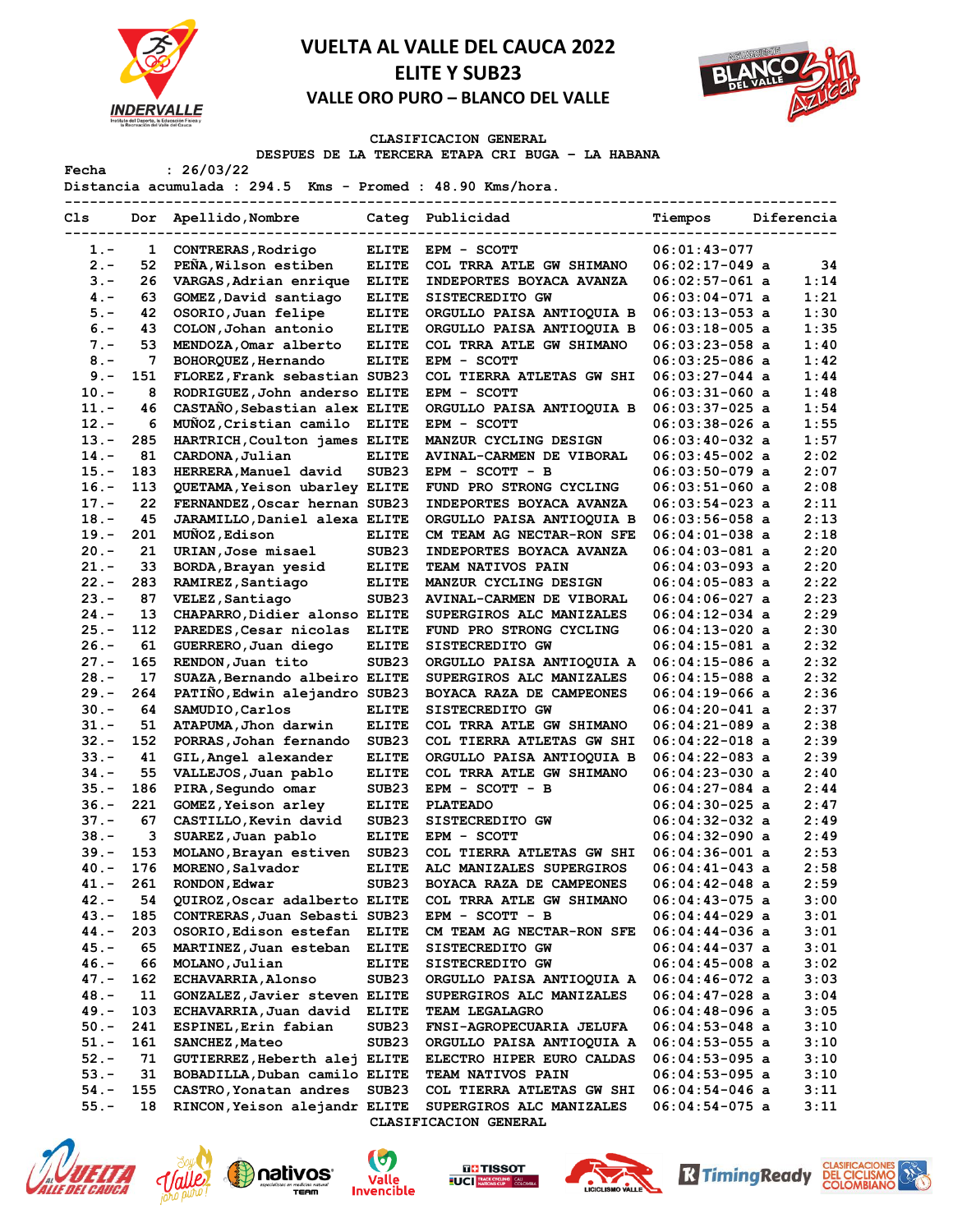



**DESPUES DE LA TERCERA ETAPA CRI BUGA – LA HABANA** 

**Fecha : 26/03/22**

**Distancia acumulada : 294.5 Kms - Promed : 48.90 Kms/hora.**

| Cls              |           | Dor Apellido, Nombre                                     |                                        | Categ Publicidad                             | Tiempos                              | Diferencia |              |
|------------------|-----------|----------------------------------------------------------|----------------------------------------|----------------------------------------------|--------------------------------------|------------|--------------|
| $56. -$          | 83        | TORO, Felipe                                             | SUB <sub>23</sub>                      | <b>AVINAL-CARMEN DE VIBORAL</b>              | $06:04:55-003$ a                     |            | 3:12         |
| $57. -$          | 142       | CASTILLO, Juan camilo                                    | SUB <sub>23</sub>                      | RISARALDA CASTA CAMPEONES                    | $06:05:01-057$ a                     |            | 3:18         |
| $58. -$          | 126       | RUBIO, Jose noe                                          | SUB <sub>23</sub>                      | ORGULLO PAYMA                                | $06:05:03-013$ a                     |            | 3:20         |
| $59. -$          | 82        | ZULUAGA, Juan david                                      | SUB <sub>23</sub>                      | AVINAL-CARMEN DE VIBORAL                     | $06:05:03-041$ a                     |            | 3:20         |
| $60 -$           | 222       | VILLADA, Juan esteban                                    | <b>ELITE</b>                           | <b>PLATEADO</b>                              | $06:05:04-022$ a                     |            | 3:21         |
| $61. -$          | 15        | TABARES, Jordan felipe                                   | <b>ELITE</b>                           | SUPERGIROS ALC MANIZALES                     | $06:05:04-059$ a                     |            | 3:21         |
| $62 -$           | 226       | GOMEZ, Jonatan                                           | SUB <sub>23</sub>                      | <b>PLATEADO</b>                              | $06:05:06-088$ a                     |            | 3:23         |
| $63 -$           | 124       | TABARES, Julio cesar                                     | SUB <sub>23</sub>                      | ORGULLO PAYMA                                | $06:05:07-021$ a                     |            | 3:24         |
| $64. -$          | 143       | ALZATE, Juan david                                       | SUB <sub>23</sub>                      | RISARALDA CASTA CAMPEONES                    | $06:05:08-028$ a                     |            | 3:25         |
| $65. -$          | 171       | ZAPATA, Alex juan pablo SUB23                            |                                        | ALC MANIZALES SUPERGIROS                     | $06:05:12-080$ a                     |            | 3:29         |
| $66. -$          | 242       | GUTIERREZ, Daniel anton SUB23                            |                                        | FNSI-AGROPECUARIA JELUFA                     | $06:05:12-089$ a                     |            | 3:29         |
| $67. -$          | 12        | MARTINEZ, Luis miquel                                    | <b>ELITE</b>                           | SUPERGIROS ALC MANIZALES                     | $06:05:13-020$ a                     |            | 3:30         |
| $68 -$           | 175       | MACA, Leison damian                                      | <b>ELITE</b>                           | ALC MANIZALES SUPERGIROS                     | $06:05:14-076$ a                     |            | 3:31         |
| $69. -$          | 206       | OSORNO, Mateo                                            | SUB <sub>23</sub>                      | CM TEAM AG NECTAR-RON SFE                    | $06:05:15-073$ a                     |            | 3:32         |
| $70. -$          | 227       | CANAS, Estiven                                           | SUB <sub>23</sub>                      | <b>PLATEADO</b>                              | $06:05:18-068$ a                     |            | 3:35         |
| $71. -$          | 132       | HERRERA, Stiven alexand ELITE                            |                                        | FUNDACION TEAM RECAPI                        | $06:05:19-017$ a                     |            | 3:36         |
| $72 -$           | 131       | ARIZA, Heimarhanz                                        | <b>ELITE</b>                           | FUNDACION TEAM RECAPI                        | $06:05:20-025$ a                     |            | 3:37         |
| $73. -$          | 91        | MARTINEZ, Alvaro franco SUB23                            |                                        | NARINO TIERRA CICLISTAS                      | $06:05:21-021$ a                     |            | 3:38         |
| $74. -$          | 173       | RUIZ, Alejandro                                          | <b>ELITE</b>                           | ALC MANIZALES SUPERGIROS                     | $06:05:21-071$ a                     |            | 3:38         |
| $75. -$          | 154       | OLAVE, Jhon alexander                                    | SUB <sub>23</sub>                      | COL TIERRA ATLETAS GW SHI                    | $06:05:23-029$ a                     |            | 3:40         |
| $76. -$          | 62        | BENAVIDES, Diego andres ELITE                            |                                        | SISTECREDITO GW                              | $06:05:23-052$ a                     |            | 3:40         |
| $77. -$          | 202       | ANGARITA, Marvin orland ELITE                            |                                        | CM TEAM AG NECTAR-RON SFE                    | $06:05:23-055$ a                     |            | 3:40         |
| $78. -$          | 44        | OSORIO, Frank yair                                       | <b>ELITE</b>                           | ORGULLO PAISA ANTIOQUIA B                    | $06:05:24-002$ a                     |            | 3:41         |
| $79. -$          | 32        | APARICIO, Jair antonio                                   | <b>ELITE</b>                           | TEAM NATIVOS PAIN                            | $06:05:24-085$ a                     |            | 3:41         |
| $80 -$           | 85<br>228 | PATINO, Marlon                                           | SUB <sub>23</sub><br>SUB <sub>23</sub> | AVINAL-CARMEN DE VIBORAL                     | $06:05:26-073$ a                     |            | 3:43<br>3:44 |
| $81 -$<br>$82 -$ | 147       | LOPERA, Juan pablo                                       |                                        | <b>PLATEADO</b><br>RISARALDA CASTA CAMPEONES | $06:05:27-097$ a<br>$06:05:31-041$ a |            | 3:48         |
| $83 -$           | 105       | VIRGUEZ, Brayan santiag SUB23<br><b>JARAMILLO, MATEO</b> | <b>ELITE</b>                           | TEAM LEGALAGRO                               | $06:05:31-082$ a                     |            | 3:48         |
| $84. -$          | 163       | BARBOZA, Juan manuel                                     | SUB <sub>23</sub>                      | ORGULLO PAISA ANTIOQUIA A                    | $06:05:32-031$ a                     |            | 3:49         |
| $85. -$          | 263       | LOPEZ, Jimmy yesid                                       | SUB <sub>23</sub>                      | BOYACA RAZA DE CAMPEONES                     | $06:05:32-039$ a                     |            | 3:49         |
| $86. -$          | 224       | ALVAREZ, Carlos alberto SUB23                            |                                        | <b>PLATEADO</b>                              | $06:05:34-083$ a                     |            | 3:51         |
| $87. -$          | 92        | CASTRO, Marlon fernando SUB23                            |                                        | NARINO TIERRA CICLISTAS                      | $06:05:35-015$ a                     |            | 3:52         |
| $88. -$          | 284       | RODRIGUEZ, Juan manuel                                   | SUB <sub>23</sub>                      | MANZUR CYCLING DESIGN                        | $06:05:36-023$ a                     |            | 3:53         |
| $89. -$          | 244       | MEDINA, Cesar augusto                                    | SUB <sub>23</sub>                      | FNSI-AGROPECUARIA JELUFA                     | $06:05:36-039$ a                     |            | 3:53         |
| $90 -$           | 207       | GOMEZ, Manuel de jesus                                   | SUB <sub>23</sub>                      | CM TEAM AG NECTAR-RON SFE                    | $06:05:36-053$ a                     |            | 3:53         |
| $91 -$           | 84        | VALENCIA, Uber david                                     | SUB <sub>23</sub>                      | AVINAL-CARMEN DE VIBORAL                     | $06:05:37-082$ a                     |            | 3:54         |
| $92 -$           | 5         | OCHOA, Diego antonio                                     | <b>ELITE</b>                           | EPM - SCOTT                                  | $06:05:39-063$ a                     |            | 3:56         |
| $93 -$           | 35        | ABRIL, Jhon alexander                                    | <b>ELITE</b>                           | TEAM NATIVOS PAIN                            | $06:05:46-085$ a                     |            | 4:03         |
| $94. -$          | 172       | SUAREZ, Juan manuel                                      | SUB <sub>23</sub>                      | ALC MANIZALES SUPERGIROS                     | $06:05:50-008$ a                     |            | 4:07         |
| $95. -$          | 14        | CARVAJAL, Edwin andres                                   | <b>ELITE</b>                           | SUPERGIROS ALC MANIZALES                     | $06:05:50-012$ a                     |            | 4:07         |
| $96. -$          | 281       | SANCHEZ, Julian andres                                   | SUB <sub>23</sub>                      | MANZUR CYCLING DESIGN                        | $06:05:50-057$ a                     |            | 4:07         |
| $97. -$          | 144       | PINEDA, Juan felipe                                      | SUB <sub>23</sub>                      | RISARALDA CASTA CAMPEONES                    | $06:05:52-037$ a                     |            | 4:09         |
| $98. -$          | 174       | AMADOR, Juan jose                                        | <b>ELITE</b>                           | ALC MANIZALES SUPERGIROS                     | $06:05:55-041$ a                     |            | 4:12         |
| $99. -$          | 77        | OSORIO, Sergio                                           | SUB <sub>23</sub>                      | ELECTRO HIPER EURO CALDAS                    | $06:05:57-069$ a                     |            | 4:14         |
| $100 -$          | 25        | SOSSA, Juan pablo                                        | SUB <sub>23</sub>                      | INDEPORTES BOYACA AVANZA                     | $06:06:15-067$ a                     |            | 4:32         |













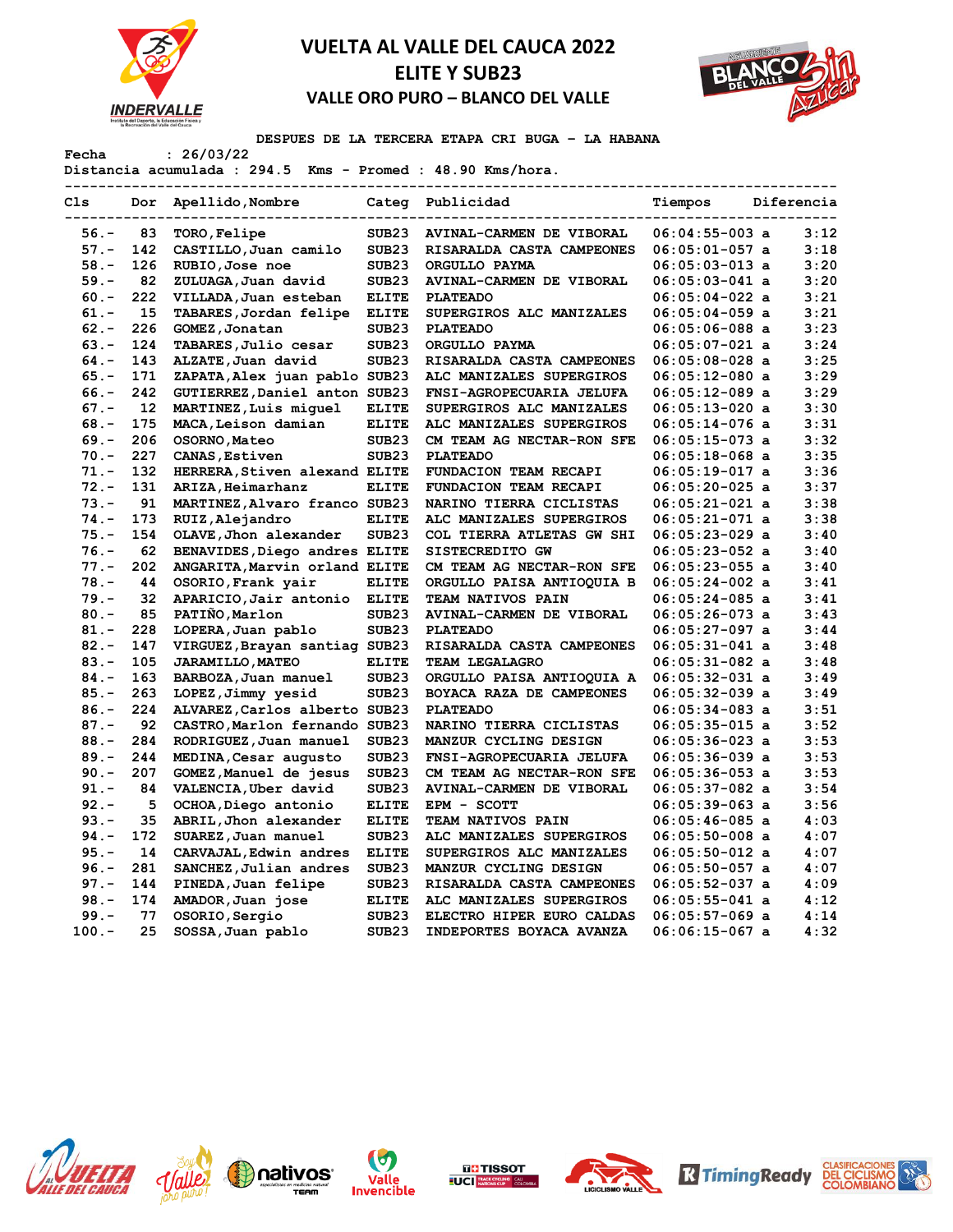



### **CLASIFICACION GENERAL DE SUB23**

**--------------------------------------------------------------------------------------------**

| Cls     | Dor | Apellido, Nombre<br>--------- | Categ             | Publicidad                      | Tiempos          | Diferencia |
|---------|-----|-------------------------------|-------------------|---------------------------------|------------------|------------|
| 1.-     | 151 | FLOREZ, Frank sebastian SUB23 |                   | COL TIERRA ATLETAS GW SHI       | $06:03:27-044$   |            |
| $2 -$   | 183 | HERRERA, Manuel david         | SUB23             | EPM - SCOTT - B                 | $06:03:50-079$ a | 23         |
| $3 -$   | 22  | FERNANDEZ, Oscar hernan SUB23 |                   | INDEPORTES BOYACA AVANZA        | $06:03:54-023$ a | 27         |
| $4 -$   | 21  | URIAN, Jose misael            | SUB23             | INDEPORTES BOYACA AVANZA        | $06:04:03-081$ a | 36         |
| $5. -$  | 87  | VELEZ, Santiago               | SUB <sub>23</sub> | <b>AVINAL-CARMEN DE VIBORAL</b> | $06:04:06-027$ a | 39         |
| $6 -$   | 165 | RENDON, Juan tito             | SUB <sub>23</sub> | ORGULLO PAISA ANTIOQUIA A       | $06:04:15-086$ a | 48         |
| $7 -$   | 264 | PATIÑO, Edwin alejandro SUB23 |                   | <b>BOYACA RAZA DE CAMPEONES</b> | $06:04:19-066$ a | 52         |
| $8. -$  | 152 | PORRAS, Johan fernando        | SUB <sub>23</sub> | COL TIERRA ATLETAS GW SHI       | $06:04:22-018$ a | 55         |
| $9 -$   | 186 | PIRA, Segundo omar            | SUB <sub>23</sub> | EPM - SCOTT - B                 | 06:04:27-084 a   | 1:00       |
| $10. -$ | 67  | CASTILLO, Kevin david         | SUB <sub>23</sub> | SISTECREDITO GW                 | $06:04:32-032$ a | 1:05       |
| $11. -$ | 153 | MOLANO, Brayan estiven        | SUB <sub>23</sub> | COL TIERRA ATLETAS GW SHI       | $06:04:36-001$ a | 1:09       |
| $12 -$  | 261 | RONDON, Edwar                 | SUB <sub>23</sub> | <b>BOYACA RAZA DE CAMPEONES</b> | 06:04:42-048 a   | 1:15       |
| $13 -$  | 185 | CONTRERAS, Juan Sebasti SUB23 |                   | EPM - SCOTT - B                 | 06:04:44-029 a   | 1:17       |
| $14. -$ | 162 | <b>ECHAVARRIA, Alonso</b>     | SUB <sub>23</sub> | ORGULLO PAISA ANTIOQUIA A       | $06:04:46-072$ a | 1:19       |
| $15. -$ | 241 | ESPINEL, Erin fabian          | SUB <sub>23</sub> | FNSI-AGROPECUARIA JELUFA        | $06:04:53-048$ a | 1:26       |
| $16. -$ | 161 | <b>SANCHEZ, Mateo</b>         | SUB <sub>23</sub> | ORGULLO PAISA ANTIOQUIA A       | $06:04:53-055$ a | 1:26       |
| $17. -$ | 155 | CASTRO, Yonatan andres        | SUB <sub>23</sub> | COL TIERRA ATLETAS GW SHI       | $06:04:54-046$ a | 1:27       |
| $18. -$ | 83  | <b>TORO, Felipe</b>           | SUB <sub>23</sub> | AVINAL-CARMEN DE VIBORAL        | $06:04:55-003$ a | 1:28       |
| $19. -$ | 142 | CASTILLO, Juan camilo         | SUB <sub>23</sub> | RISARALDA CASTA CAMPEONES       | $06:05:01-057$ a | 1:34       |
| $20 -$  | 126 | RUBIO, Jose noe               | SUB23             | ORGULLO PAYMA                   | $06:05:03-013$ a | 1:36       |
| $21. -$ | 82  | ZULUAGA, Juan david           | SUB23             | <b>AVINAL-CARMEN DE VIBORAL</b> | $06:05:03-041$ a | 1:36       |
| $22 -$  | 226 | GOMEZ, Jonatan                | SUB <sub>23</sub> | <b>PLATEADO</b>                 | 06:05:06-088 a   | 1:39       |
| $23 -$  | 124 | TABARES, Julio cesar          | SUB <sub>23</sub> | ORGULLO PAYMA                   | $06:05:07-021$ a | 1:40       |
| $24. -$ | 143 | ALZATE, Juan david            | SUB23             | RISARALDA CASTA CAMPEONES       | $06:05:08-028$ a | 1:41       |
| $25. -$ | 171 | ZAPATA, Alex juan pablo SUB23 |                   | ALC MANIZALES SUPERGIROS        | $06:05:12-080$ a | 1:45       |
| $26. -$ | 242 | GUTIERREZ, Daniel anton SUB23 |                   | FNSI-AGROPECUARIA JELUFA        | 06:05:12-089 a   | 1:45       |
| $27. -$ | 206 | OSORNO, Mateo                 | SUB <sub>23</sub> | CM TEAM AG NECTAR-RON SFE       | $06:05:15-073$ a | 1:48       |
| $28. -$ | 227 | CANAS, Estiven                | SUB <sub>23</sub> | <b>PLATEADO</b>                 | 06:05:18-068 a   | 1:51       |
| $29. -$ | 91  | MARTINEZ, Alvaro franco SUB23 |                   | NARINO TIERRA CICLISTAS         | $06:05:21-021$ a | 1:54       |
| $30 -$  | 154 | OLAVE, Jhon alexander         | SUB <sub>23</sub> | COL TIERRA ATLETAS GW SHI       | 06:05:23-029 a   | 1:56       |
| $31 -$  | 85  | PATINO, Marlon                | SUB <sub>23</sub> | AVINAL-CARMEN DE VIBORAL        | $06:05:26-073$ a | 1:59       |
| $32 -$  | 228 | LOPERA, Juan pablo            | SUB <sub>23</sub> | <b>PLATEADO</b>                 | $06:05:27-097$ a | 2:00       |
| $33 -$  | 147 | VIRGUEZ, Brayan santiag SUB23 |                   | RISARALDA CASTA CAMPEONES       | $06:05:31-041$ a | 2:04       |
| $34. -$ | 163 | BARBOZA, Juan manuel          | SUB <sub>23</sub> | ORGULLO PAISA ANTIOQUIA A       | $06:05:32-031$ a | 2:05       |
| $35 -$  | 263 | LOPEZ, Jimmy yesid            | SUB <sub>23</sub> | BOYACA RAZA DE CAMPEONES        | 06:05:32-039 a   | 2:05       |
| $36. -$ | 224 | ALVAREZ, Carlos alberto SUB23 |                   | <b>PLATEADO</b>                 | $06:05:34-083$ a | 2:07       |
| $37 -$  | 92  | CASTRO, Marlon fernando SUB23 |                   | NARINO TIERRA CICLISTAS         | $06:05:35-015$ a | 2:08       |
| $38. -$ | 284 | RODRIGUEZ, Juan manuel        | SUB <sub>23</sub> | MANZUR CYCLING DESIGN           | $06:05:36-023$ a | 2:09       |
| $39. -$ | 244 | MEDINA, Cesar augusto         | SUB <sub>23</sub> | FNSI-AGROPECUARIA JELUFA        | $06:05:36-039$ a | 2:09       |
| $40 -$  | 207 | GOMEZ, Manuel de jesus        | SUB <sub>23</sub> | CM TEAM AG NECTAR-RON SFE       | $06:05:36-053$ a | 2:09       |
| $41. -$ | 84  | VALENCIA, Uber david          | SUB <sub>23</sub> | AVINAL-CARMEN DE VIBORAL        | $06:05:37-082$ a | 2:10       |
| $42 -$  | 172 | SUAREZ, Juan manuel           | SUB23             | ALC MANIZALES SUPERGIROS        | 06:05:50-008 a   | 2:23       |
| $43 -$  | 281 | SANCHEZ, Julian andres        | SUB23             | MANZUR CYCLING DESIGN           | $06:05:50-057$ a | 2:23       |
| $44. -$ | 144 | PINEDA, Juan felipe           | SUB <sub>23</sub> | RISARALDA CASTA CAMPEONES       | $06:05:52-037$ a | 2:25       |
| $45. -$ | 77  | OSORIO, Sergio                | SUB <sub>23</sub> | ELECTRO HIPER EURO CALDAS       | $06:05:57-069$ a | 2:30       |
| $46. -$ | 25  | SOSSA, Juan pablo             | SUB <sub>23</sub> | INDEPORTES BOYACA AVANZA        | 06:06:15-067 a   | 2:48       |













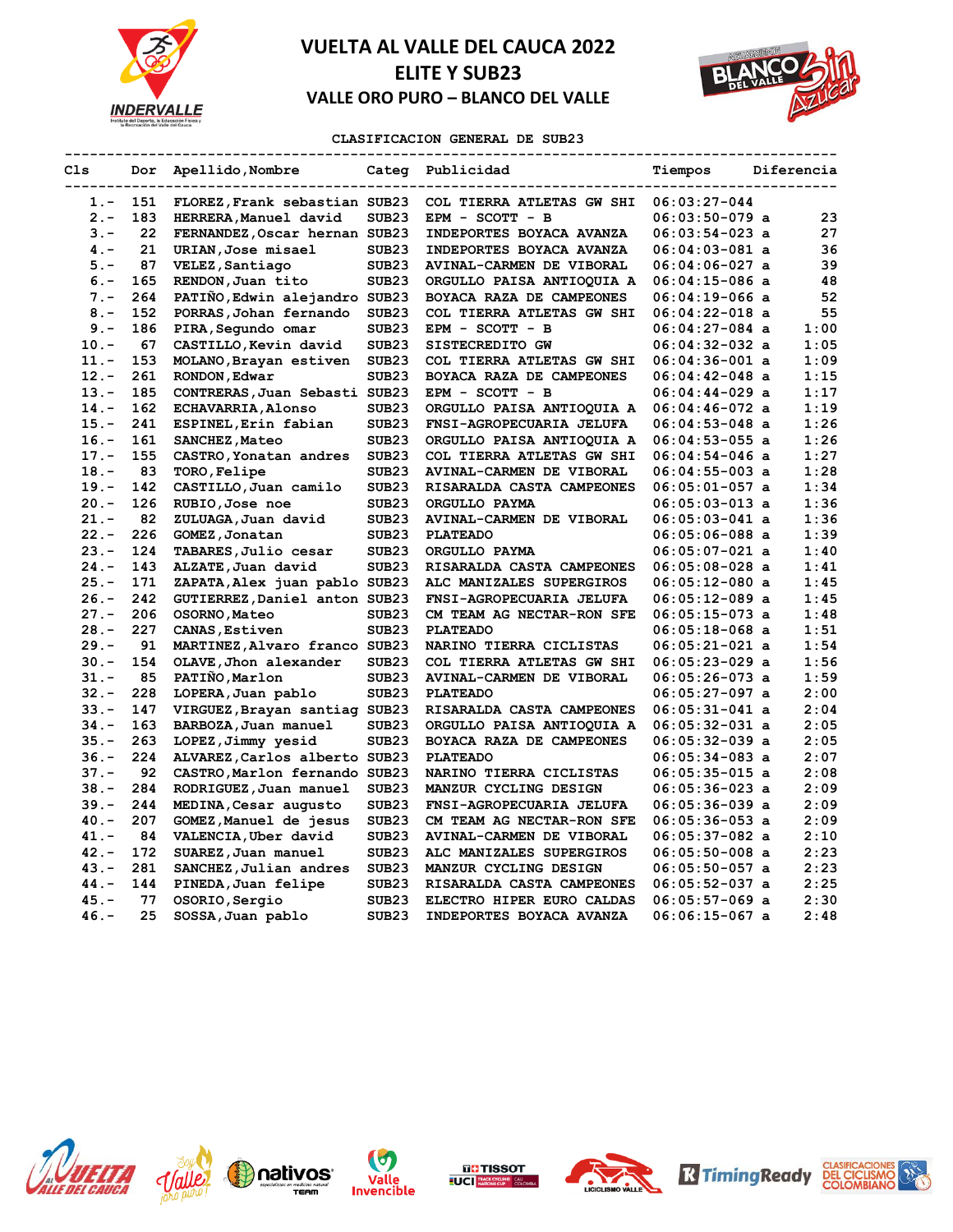



#### **CLASIFICACION GENERAL POR EQUIPOS --------------------------------------------------------------------------------------------**

| 1  | EPM - SCOTT               | 18:08:26     |                |         |
|----|---------------------------|--------------|----------------|---------|
| 2  | COL TRRA ATLE GW SHIMANO  | $18:10:01$ a |                | 0:01:35 |
| 3  | ORGULLO PAISA ANTIOQUIA B | $18:10:17$ a |                | 0:01:51 |
| 4  | INDEPORTES BOYACA AVANZA  | $18:10:54$ a |                | 0:02:28 |
| 5  | SISTECREDITO GW           | 18:11:36a    |                | 0:03:10 |
| 6  | COL TIERRA ATLETAS GW SHI | 18:12:25a    |                | 0:03:59 |
| 7  | AVINAL-CARMEN DE VIBORAL  | 18:12:46a    |                | 0:04:20 |
| 8  | $EPM - SCOTT - B$         | 18:13:01a    |                | 0:04:35 |
| 9  | SUPERGIROS ALC MANIZALES  | $18:13:14$ a |                | 0:04:48 |
| 10 | MANZUR CYCLING DESIGN     | 18:13:21a    |                | 0:04:55 |
| 11 | ORGULLO PAISA ANTIOQUIA A | $18:13:54$ a |                | 0:05:28 |
| 12 | CM TEAM AG NECTAR-RON SFE | 18:14:00     | $\overline{a}$ | 0:05:34 |
| 13 | TEAM NATIVOS PAIN         | 18:14:22a    |                | 0:05:56 |
| 14 | BOYACA RAZA DE CAMPEONES  | 18:14:33a    |                | 0:06:07 |
| 15 | <b>PLATEADO</b>           | 18:14:40a    |                | 0:06:14 |
| 16 | ALC MANIZALES SUPERGIROS  | $18:15:13$ a |                | 0:06:47 |
| 17 | RISARALDA CASTA CAMPEONES | 18:15:40a    |                | 0:07:14 |
| 18 | FNSI-AGROPECUARIA JELUFA  | $18:15:41$ a |                | 0:07:15 |

### **CLASIFICACION GENERAL DE REGULARIDAD**

| 1              | 43  | COLON, Johan antonio          | <b>ELITE</b> | 17 Pts |  |
|----------------|-----|-------------------------------|--------------|--------|--|
| $\overline{2}$ | 64  | SAMUDIO, Carlos               | <b>ELITE</b> | 15 Pts |  |
| 3              | 63  | GOMEZ, David santiago ELITE   |              | 13 Pts |  |
| 4              | 8   | RODRIGUEZ, John anderso ELITE |              | 12 Pts |  |
| 5              | 52  | PEÑA, Wilson estiben          | <b>ELITE</b> | 11 Pts |  |
| 6              | 1   | <b>CONTRERAS, Rodrigo</b>     | ELITE        | 10 Pts |  |
| 7              | 42  | OSORIO, Juan felipe           | <b>ELITE</b> | 10 Pts |  |
| 8              | 66  | MOLANO, Julian                | ELITE        | 10 Pts |  |
| 9              | 26  | VARGAS, Adrian enrique ELITE  |              | 8 Pts  |  |
| 10             | 226 | GOMEZ, Jonatan                | SUB23        | 8 Pts  |  |
| 11             | 53  | MENDOZA, Omar alberto         | <b>ELITE</b> | 7 Pts  |  |
| 12             | 242 | GUTIERREZ, Daniel anton SUB23 |              | 7 Pts  |  |
| 13             |     | 131 ARIZA, Heimarhanz         | <b>ELITE</b> | 7 Pts  |  |
| 14             | 7   | BOHORQUEZ, Hernando           | ELITE        | 6 Pts  |  |
| 15             | 87  | VELEZ, Santiago               | SUB23        | 6 Pts  |  |
| 16             | 5   | OCHOA, Diego antonio ELITE    |              | 6 Pts  |  |
| 17             | 202 | ANGARITA, Marvin orland ELITE |              | 5 Pts  |  |
| 18             | 263 | LOPEZ, Jimmy yesid            | SUB23        | 5 Pts  |  |
| 19             | 151 | FLOREZ, Frank sebastian SUB23 |              | 4 Pts  |  |
| 20             | 17  | SUAZA, Bernando albeiro ELITE |              | 4 Pts  |  |
| 21             | 143 | ALZATE, Juan david            | SUB23        | 3 Pts  |  |
| 22             | 71  | GUTIERREZ, Heberth alej ELITE |              | 2 Pts  |  |
| 23             | 46  | CASTAÑO, Sebastian alex ELITE |              | 1 Pts  |  |

### **CLASIFICACION GENERAL DE MONTAÑA**

|  | 1 1 CONTRERAS, Rodrigo            | ELITE | 4 Pts |
|--|-----------------------------------|-------|-------|
|  | 2 52 PEÑA, Wilson estiben         | ELITE | 3 Pts |
|  | 3 26 VARGAS, Adrian enrique ELITE |       | 2 Pts |
|  | 4 53 MENDOZA, Omar alberto        | ELITE | 1 Pts |













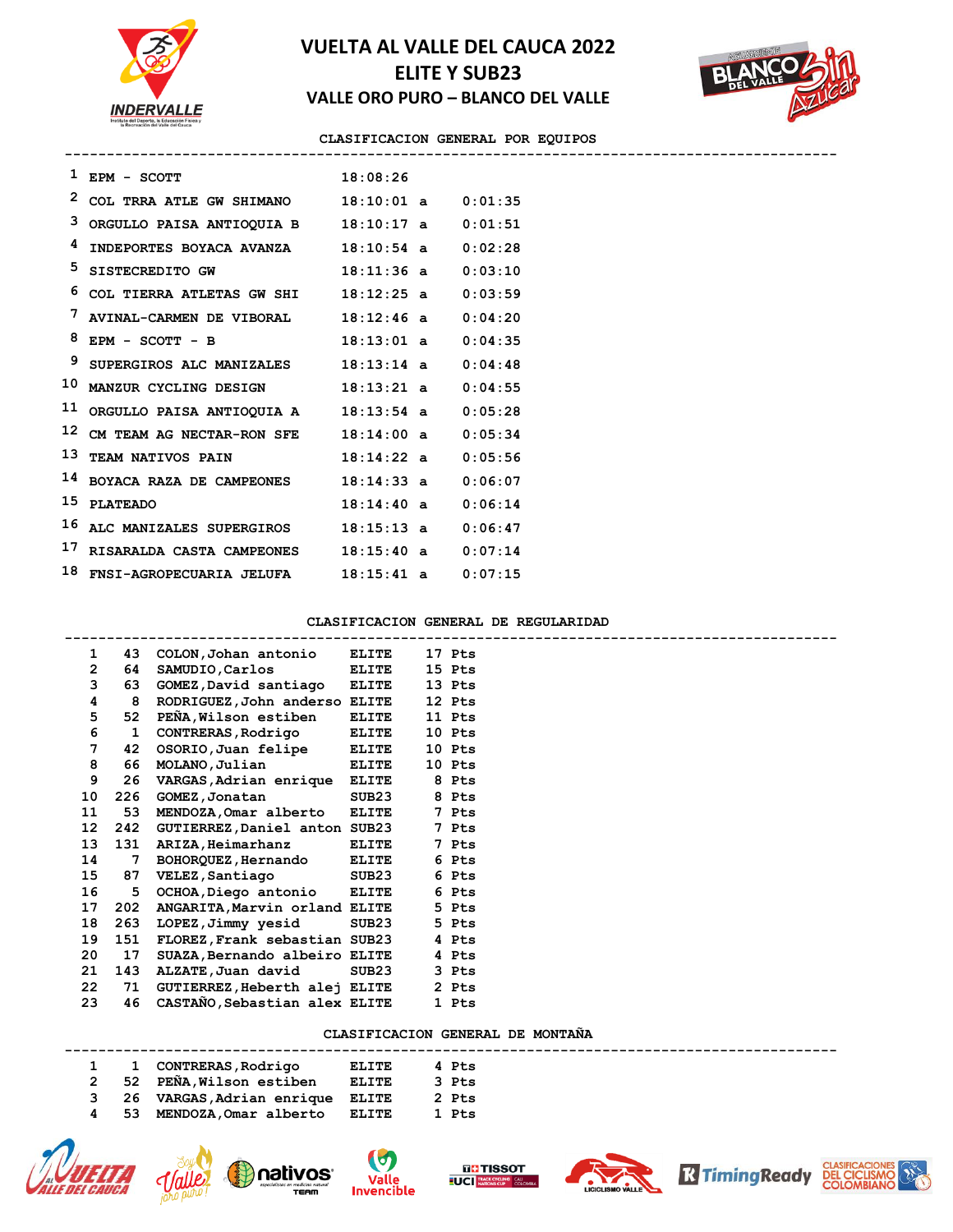



## **CLASIFICACION GENERAL DE METAS VOLANTES**

|    | 1 171 | ZAPATA, Alex juan pablo SUB23     |       | 10 Pts |  |
|----|-------|-----------------------------------|-------|--------|--|
| 2  | 45    | JARAMILLO, Daniel alexa ELITE     |       | 7 Pts  |  |
| 3  |       | 43 COLON, Johan antonio           | ELITE | 5 Pts  |  |
| 4  | 33.   | BORDA, Brayan yesid ELITE         |       | 3 Pts  |  |
| 5. |       | 54 QUIROZ, Oscar adalberto ELITE  |       | 3 Pts  |  |
|    | 6     | 242 GUTIERREZ, Daniel anton SUB23 |       | 3 Pts  |  |
| 7  |       | 62 BENAVIDES, Diego andres ELITE  |       | 3 Pts  |  |
| 8  | 5.    | OCHOA, Diego antonio              | ELITE | 3 Pts  |  |
| 9  | 63    | GOMEZ, David santiago             | ELITE | 2 Pts  |  |
| 10 | 64    | SAMUDIO, Carlos                   | ELITE | 2 Pts  |  |













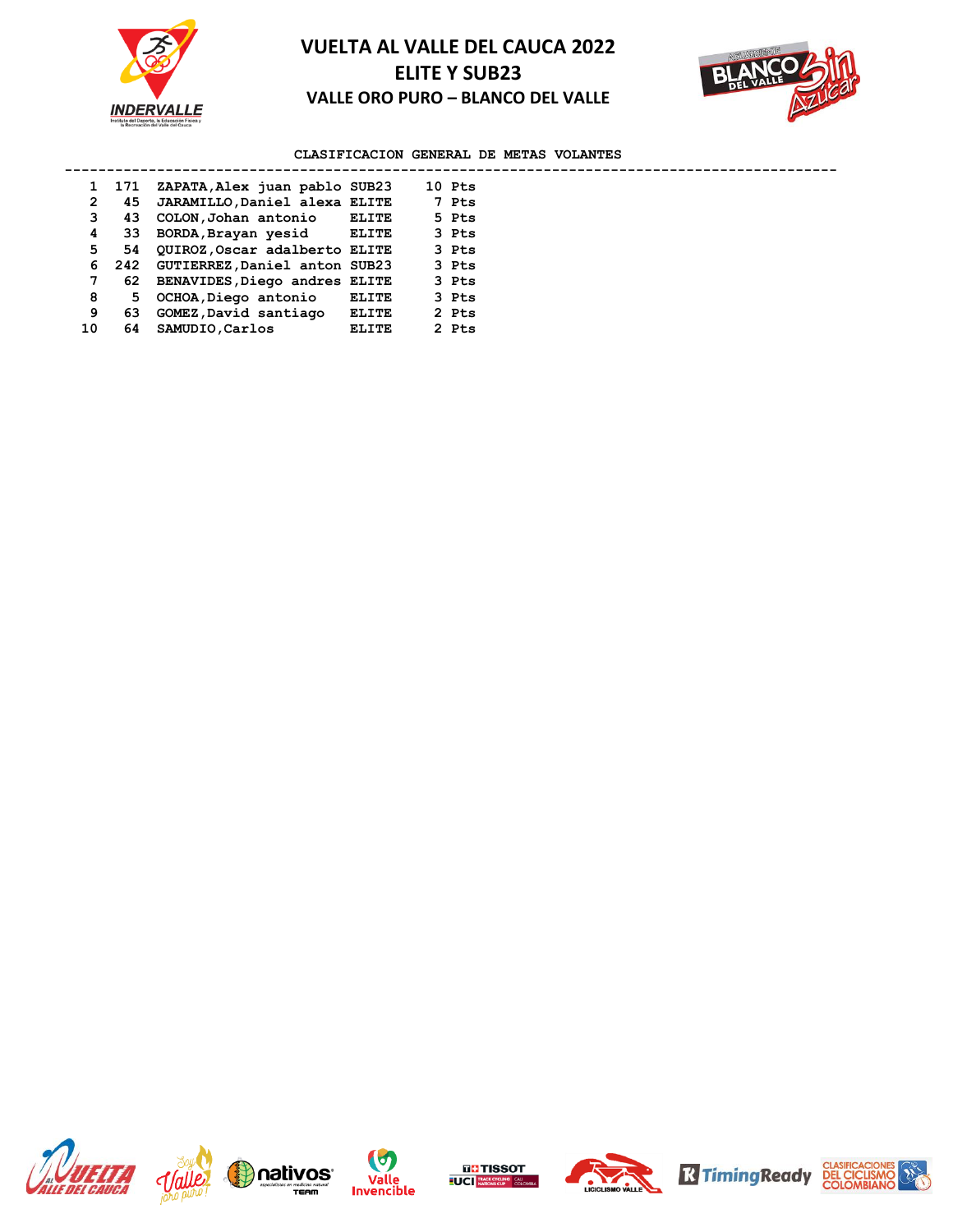



**CLASIFICACION PRIMERA ETAPA DAMAS CRI BUGA – LA HABANA** 

| Fecha          | : 26/03/22                     |         |                            |                 |              |
|----------------|--------------------------------|---------|----------------------------|-----------------|--------------|
| Cls            | Dor Apellido, Nombre           |         | Categ Publicidad           | Tiempos         | Diferencia   |
| 1              | 6 FAGUA, Ana milena            | $F-ELI$ | INDEPORTES BOYACA AVANZA   | $00:26:34-55$   |              |
| $\overline{2}$ | 55 HERRERA, Estefania          | $F-ELI$ | COLOMBIA TIERRA ATLETAS    | $00:27:16-01$   | 42 seg.      |
| 3              | 53 MENESES, Jessenia ale F-ELI |         | COLOMBIA TIERRA ATLETAS    | $00:27:48-26$   | $1:14$ min.  |
| 4              | 24 ALZATE, Andrea              | $F-ELI$ | CM TEAM-NECTAR-RON SANTAF  | $00:28:04-00$   | $1:30$ min.  |
| 5              | 9 ROJAS, Laura daniela F-S23   |         | INDEPORTES BOYACA AVANZA   | $00:28:05-48$   | $1:31$ min.  |
| 6              | 52 COLMENARES, Yeny lore F-ELI |         | COLOMBIA TIERRA ATLETAS    | $00:28:08-00$   | $1:34$ min.  |
| 7              | 51 HERNANDEZ, Lina marce F-ELI |         | COLOMBIA TIERRA ATLETAS    | $00:28:09-50$   | $1:35$ min.  |
| 8              | 54 VALBUENA, Camila andr F-ELI |         | COLOMBIA TIERRA ATLETAS    | $00:28:16-10$   | $1:42$ min.  |
| 9              | 17 DUEÑAS, Yesi tatiana F-ELI  |         | AVINAL-CARMEN DE VIBORAL   | $00:28:32-38$   | $1:58$ min.  |
| 10             | 26 SANCHEZ, Stefania           | $F-S23$ | CM TEAM-NECTAR-RON SANTAF  | $00:28:43-49$   | $2:09$ min.  |
| 11             | 23 MORENO, Blanca lilian F-ELI |         | CM TEAM-NECTAR-RON SANTAF  | $00:28:44-55$   | $2:10$ min.  |
| 12             | 37 LOPEZ, Gabriela aleja F-S23 |         | SISTECREDITO-GW            | 00:28:52-20     | $2:18$ min.  |
| 13             | 35 ATAHUALPA, Maria cami F-S23 |         | SISTECREDITO-GW            | $00:29:17-40$   | $2:43$ min.  |
| 14             | 15 SAAVEDRA, Anette oria F-S23 |         | <b>GUERRERAS DEL NORTE</b> | $00:29:18-69$   | $2:44$ min.  |
| 15             | 22 GULUMA, Serika mitche F-ELI |         | CM TEAM-NECTAR-RON SANTAF  | $00:29:19-44$   | $2:45$ min.  |
| 16             | 7 CORDOBA, Mayerly caro F-ELI  |         | INDEPORTES BOYACA AVANZA   | $00:29:22-96$   | $2:48$ min.  |
| 17             | 2 RAMIREZ, Yully marcel F-S23  |         | SUPERGIROS-ALC MANIZALES   | $00:29:23-60$   | 2:49 min.    |
| 18             | 27 VARGAS, Carolina            | $F-S23$ | CM TEAM-NECTAR-RON SANTAF  | $00:29:24-71$   | $2:50$ min.  |
| 19             | 25 LATRIGLIA, Maria paul F-ELI |         | CM TEAM-NECTAR-RON SANTAF  | 00:29:57-23     | $3:23$ min.  |
| 20             | 57 HERRERA, Mariana            | $F-S23$ | COLOMBIA TIERRA ATLETAS    | $00:30:15-37$   | $3:41$ min.  |
| 21             | 56 CARRERO, Liseth danie F-S23 |         | COLOMBIA TIERRA ATLETAS    | $00:30:16-74$   | $3:42$ min.  |
| 22             | 1 GOMEZ, Maria catalina F-ELI  |         | SUPERGIROS-ALC MANIZALES   | $00:30:29-10$   | $3:55$ min.  |
| 23             | 11 GUTIERREZ, Angie paol F-S23 |         | INDEPORTES BOYACA AVANZA   | $00:30:32-03$   | $3:58$ min.  |
| 24             | 36 GONZALEZ, Karen dahia F-S23 |         | SISTECREDITO-GW            | $00:30:57-16$   | $4:23$ min.  |
| 25             | 21 CARDONA, Manuela            | $F-S23$ | RISARALDA CASTA CAMPEONES  | $00:31:04-11$   | $4:30$ min.  |
| 26             | 10 MALAGON, Luisa alejan F-S23 |         | INDEPORTES BOYACA AVANZA   | $00:31:11-47$   | $4:37$ min.  |
| 27             | 18 ORJUELA, Angy tatiana F-S23 |         | AVINAL-CARMEN DE VIBORAL   | $00:31:17-14$   | $4:43$ min.  |
| 28             | 19 MORALES, Luisa valent F-S23 |         | AVINAL-CARMEN DE VIBORAL   | $00:31:25-16$   | $4:51$ min.  |
| 29             | 28 ROA, Shirly                 | $F-ELI$ | INDEPENDIENTE              | $00:31:33-88$   | $4:59$ min.  |
| 30             | 8 SOLER, Daniela               | $F-S23$ | INDEPORTES BOYACA AVANZA   | $00:31:45-38$   | $5:11$ min.  |
| 31             | 14 DIAZ, Maria ximena          | $F-S23$ | ORGULLO PAYMA              | $00:32:03-40$   | $5:29$ min.  |
| 32             | 4 MUNOZ, Karol natalia         | $F-S23$ | SUPERGIROS-ALC MANIZALES   | $00:32:03-96$   | $5:29$ min.  |
| 33             | 5 CARMONA, Natalia             | $F-S23$ | SUPERGIROS-ALC MANIZALES   | $00:32:04-82$   | $5:30$ min.  |
| 34             | 12 VILLADA, Lorena             | $F-ELI$ | ORGULLO PAYMA              | $00:32:44-15$   | $6:10$ min.  |
| 35             | 39 LOPEZ, Maria camila         | $F-S23$ | INDEPENDIENTE              | $00:32:55-92$   | $6:21$ min.  |
| 36             | 58 ANDRADE, Ana Daniela        | $F-ELI$ | INDEPENDIENTE              | $00:33:23-57$   | $6:49$ min.  |
| 37             | 20 GOMEZ, Mariana              | $F-S23$ | AVINAL-CARMEN DE VIBORAL   | $00:34:48-36$   | $8:14$ min.  |
| 38             | 16 ROJAS, Luisa fernanda F-S23 |         | <b>GUERRERAS DEL NORTE</b> | $00:35:10-76$   | $8:36$ min.  |
| 39             | 40 PRIETO, Luisa fernand F-S23 |         | SAN MATEO PROCYCLING       | $00:35:52-96$   | $9:18$ min.  |
| 40             | 13 CESPEDES, Laura isabe F-S23 |         | ORGULLO PAYMA              | $00:36:25 - 45$ | $9:51$ min.  |
| 41             | 3 NARVAEZ, Sindra bibia F-ELI  |         | SUPERGIROS-ALC MANIZALES   | $00:37:04-60$   | $10:30$ min. |
|                |                                |         |                            |                 |              |

**Corredores clasificados : 41**













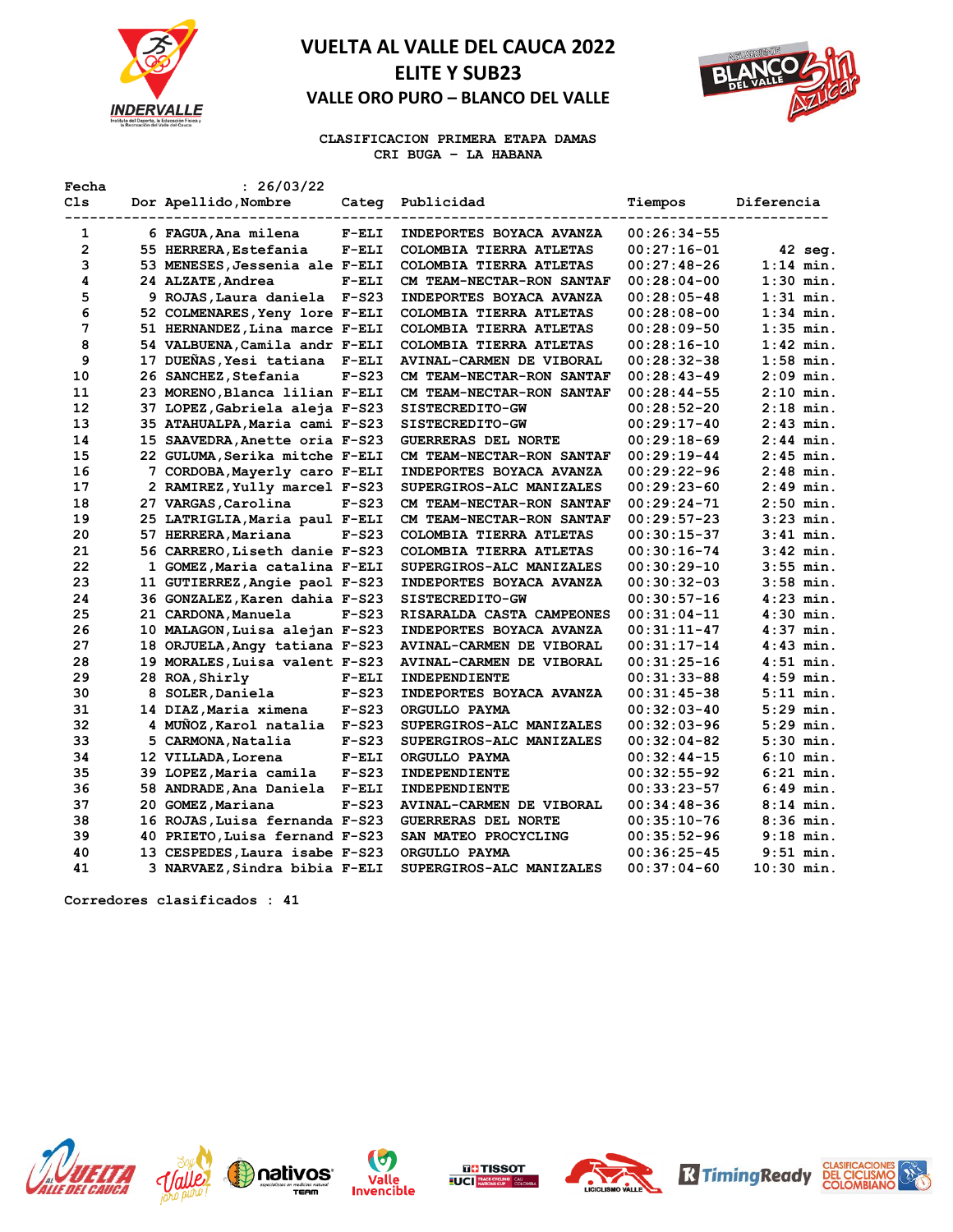



### **CLASIFICACION SUB23 DE LA ETAPA**

| 1              | 9 ROJAS, Laura daniela F-S23   |         | INDEPORTES BOYACA AVANZA   | $00:28:05-48$ |             | min.        |
|----------------|--------------------------------|---------|----------------------------|---------------|-------------|-------------|
| $\overline{2}$ | 26 SANCHEZ, Stefania           | $F-S23$ | CM TEAM-NECTAR-RON SANTAF  | $00:28:43-49$ |             | 38 seg.     |
| 3              | 37 LOPEZ, Gabriela aleja F-S23 |         | SISTECREDITO-GW            | $00:28:52-20$ |             | 47 seg.     |
| 4              | 35 ATAHUALPA, Maria cami F-S23 |         | SISTECREDITO-GW            | $00:29:17-40$ |             | $1:12$ min. |
| 5              | 15 SAAVEDRA, Anette oria F-S23 |         | <b>GUERRERAS DEL NORTE</b> | $00:29:18-69$ |             | $1:13$ min. |
| 6              | 2 RAMIREZ, Yully marcel F-S23  |         | SUPERGIROS-ALC MANIZALES   | $00:29:23-60$ |             | $1:18$ min. |
| 7              | 27 VARGAS, Carolina            | $F-S23$ | CM TEAM-NECTAR-RON SANTAF  | $00:29:24-71$ | $1:19$ min. |             |
| 8              | 57 HERRERA, Mariana            | $F-S23$ | COLOMBIA TIERRA ATLETAS    | $00:30:15-37$ | $2:10$ min. |             |
| 9              | 56 CARRERO, Liseth danie F-S23 |         | COLOMBIA TIERRA ATLETAS    | $00:30:16-74$ |             | $2:11$ min. |
| 10             | 11 GUTIERREZ, Angie paol F-S23 |         | INDEPORTES BOYACA AVANZA   | $00:30:32-03$ | $2:27$ min. |             |
| 11             | 36 GONZALEZ, Karen dahia F-S23 |         | SISTECREDITO-GW            | $00:30:57-16$ |             | $2:52$ min. |
| 12             | 21 CARDONA, Manuela            | $F-S23$ | RISARALDA CASTA CAMPEONES  | $00:31:04-11$ |             | $2:59$ min. |
| 13             | 10 MALAGON, Luisa alejan F-S23 |         | INDEPORTES BOYACA AVANZA   | $00:31:11-47$ | $3:06$ min. |             |
| 14             | 18 ORJUELA, Angy tatiana F-S23 |         | AVINAL-CARMEN DE VIBORAL   | $00:31:17-14$ |             | $3:12$ min. |
| 15             | 19 MORALES, Luisa valent F-S23 |         | AVINAL-CARMEN DE VIBORAL   | $00:31:25-16$ | $3:20$ min. |             |
| 16             | 8 SOLER, Daniela               | $F-S23$ | INDEPORTES BOYACA AVANZA   | $00:31:45-38$ | $3:40$ min. |             |
| 17             | 14 DIAZ, Maria ximena          | $F-S23$ | ORGULLO PAYMA              | $00:32:03-40$ | $3:58$ min. |             |
| 18             | 4 MUÑOZ, Karol natalia F-S23   |         | SUPERGIROS-ALC MANIZALES   | $00:32:03-96$ | $3:58$ min. |             |
| 19             | 5 CARMONA, Natalia             | $F-S23$ | SUPERGIROS-ALC MANIZALES   | $00:32:04-82$ | $3:59$ min. |             |
| 20             | 39 LOPEZ, Maria camila         | $F-S23$ | INDEPENDIENTE              | $00:32:55-92$ | $4:50$ min. |             |
| 21             | 20 GOMEZ, Mariana              | $F-S23$ | AVINAL-CARMEN DE VIBORAL   | $00:34:48-36$ | $6:43$ min. |             |
| 22             | 16 ROJAS, Luisa fernanda F-S23 |         | <b>GUERRERAS DEL NORTE</b> | $00:35:10-76$ |             | $7:05$ min. |
| 23             | 40 PRIETO, Luisa fernand F-S23 |         | SAN MATEO PROCYCLING       | $00:35:52-96$ |             | $7:47$ min. |
| 24             | 13 CESPEDES, Laura isabe F-S23 |         | ORGULLO PAYMA              | $00:36:25-45$ |             | $8:20$ min. |

#### **CLASIFICACION POR EQUIPOS DE LA ETAPA**

### **----------------------------------------------------------------------------------------- 1 COLOMBIA TIERRA ATLETAS 01:23:12 2 INDEPORTES BOYACA AVANZA 01:24:01 a 49**  3 CM TEAM-NECTAR-RON SANTAF  **4 SISTECREDITO-GW 01:29:06 a 5:54 5 AVINAL-CARMEN DE VIBORAL 01:31:14 a 8:02 6 SUPERGIROS-ALC MANIZALES 01:31:55 a 8:43 7 ORGULLO PAYMA 01:41:12 a 18:00**

#### **PASOS DE LA MONTAÑA**

#### **-----------------------------------------------------------------------**

### **Paso de Montaña 3ª : Llegada -------------------------------------------------------------------**

| 6 FAGUA Ana milena      | INDEPORTES BOYACA 4 pts |  |
|-------------------------|-------------------------|--|
| 55 HERRERA Estefania    | COLOMBIA TIERRA A 3 pts |  |
| 53 MENESES Jessenia ale | COLOMBIA TIERRA A 2 pts |  |
| 24 ALZATE Andrea        | CM TEAM-NECTAR-RO 1 pts |  |

#### **CLASIFICACION POR PUNTOS DE LA ETAPA**

| 1  | 6   |  | FAGUA, Ana milena F-ELI INDEPORTES BOYACA AVANZA       | 10 Pts |
|----|-----|--|--------------------------------------------------------|--------|
| 2  | 55. |  | HERRERA, Estefania F-ELI COLOMBIA TIERRA ATLETAS       | 9 Pts  |
| 3  | 53  |  | MENESES, Jessenia ale F-ELI COLOMBIA TIERRA ATLETAS    | 8 Pts  |
| 4  | 24  |  | ALZATE, Andrea F-ELI CM TEAM-NECTAR-RON SANTAF         | 7 Pts  |
| 5  | 9   |  | ROJAS, Laura daniela F-S23 INDEPORTES BOYACA AVANZA    | 6 Pts  |
| 6  |     |  | 52 COLMENARES, Yeny lore F-ELI COLOMBIA TIERRA ATLETAS | 5 Pts  |
| 7  | 51  |  | HERNANDEZ, Lina marce F-ELI COLOMBIA TIERRA ATLETAS    | 4 Pts  |
| 8  |     |  | 54 VALBUENA, Camila andr F-ELI COLOMBIA TIERRA ATLETAS | 3 Pts  |
| 9  | 17  |  | DUEÑAS, Yesi tatiana F-ELI AVINAL-CARMEN DE VIBORAL    | 2 Pts  |
| 10 | 26. |  | SANCHEZ, Stefania F-S23 CM TEAM-NECTAR-RON SANTAF      | 1 Pts  |
|    |     |  |                                                        |        |











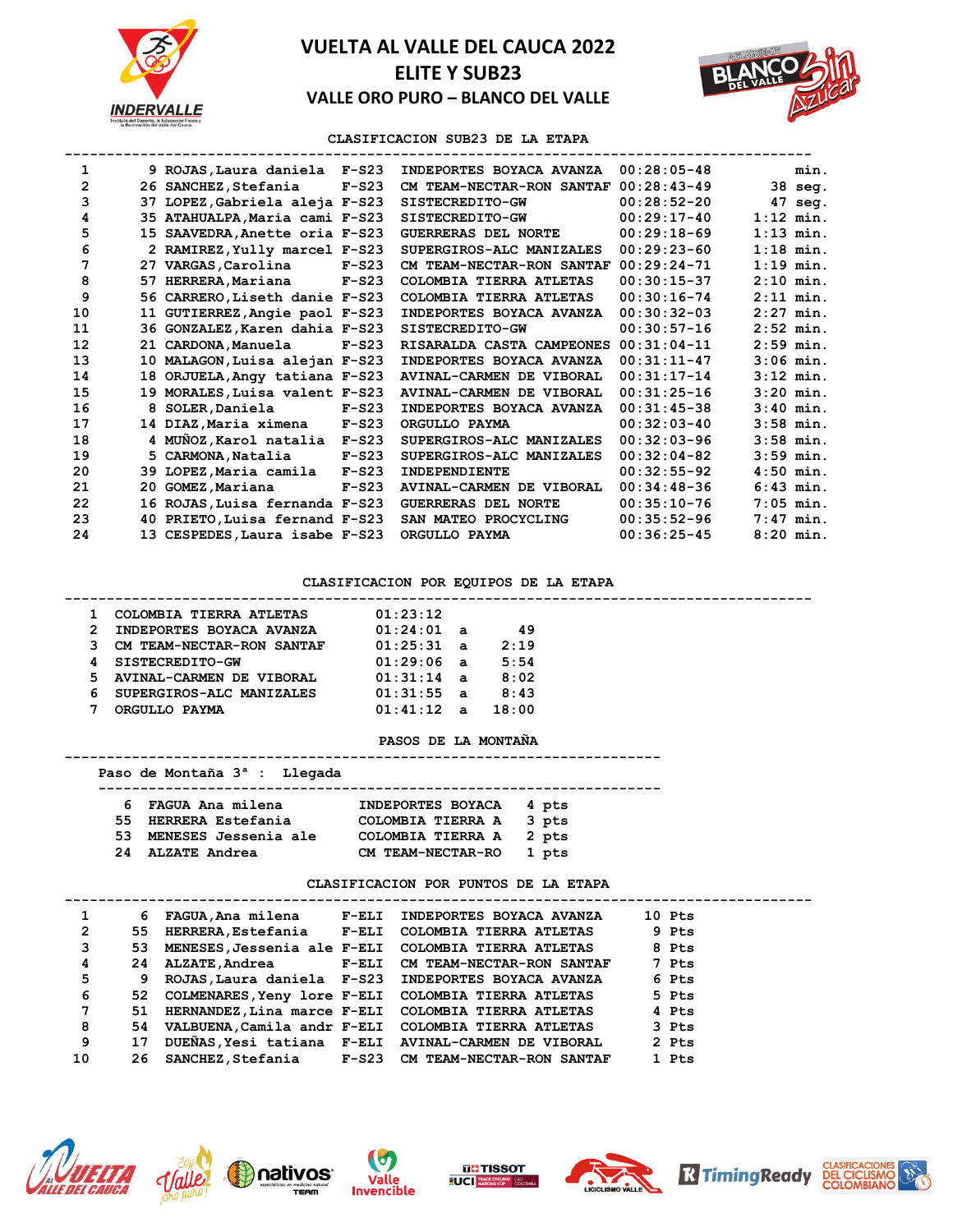



### **BOLETIN JURADO DE COMISARIOS TERCERA ETAPA CRI BUGA – LA MAGDALENA – LA HABANA 12.9 KMS SABADO 26 DE MARZO DE 2022**

**NO PARTIO: LOS CORREDORES No 72-95-116-164-297**

### **FUERA DE LIMITE: TIEMPO GANADOR ETAPA 21:10 TIEMPO CIERRE: 25:24**

**CORREDORES FUERA DE LIMITE** 

| 101 | Fc           | 38 FORERO, Juan david              | SUB23             | <b>TEAM NATIVOS PAIN</b>      | $00:25:26-33$   | $4:16$ min. |
|-----|--------------|------------------------------------|-------------------|-------------------------------|-----------------|-------------|
| 102 |              | Fc 255 BAEZ, Brayan                | <b>ELITE</b>      | CARTEL DE BICI-PHIGMA-JGL     | $00:25:32-68$   | $4:22$ min. |
| 103 |              | Fc 265 GUZMAN, Dayan eduardo SUB23 |                   | BOYACA RAZA DE CAMPEONES      | $00:25:36-42$   | $4:26$ min. |
| 104 |              | Fc 118 JOSSA, Carlos Stiven        | SUB <sub>23</sub> | FUND PRO STRONG CYCLING       | $00:25:38-71$   | $4:28$ min. |
| 105 |              | Fc 223 SANCHEZ, Kevin steven SUB23 |                   | <b>PLATEADO</b>               | $00:25:39-41$   | $4:29$ min. |
| 106 |              | Fc 135 RIVERA, Hector sebast ELITE |                   | FUNDACION TEAM RECAPI         | $00:25:40-64$   | $4:30$ min. |
| 107 |              | Fc 205 CARDONA, Julian             | SUB <sub>23</sub> | CM TEAM AG NECTAR-RON SFE     | $00:25:40-70$   | $4:30$ min. |
| 108 |              | Fc 122 ALVAREZ, Johan david        | SUB <sub>23</sub> | ORGULLO PAYMA                 | $00:25:41-62$   | $4:31$ min. |
| 109 |              | Fc 225 MARIN, Santiago             | SUB23             | <b>PLATEADO</b>               | $00:25:44-95$   | $4:34$ min. |
| 110 |              | Fc 253 CASALLAS, Daniel rica SUB23 |                   | CARTEL DE BICI-PHIGMA-JGL     | $00:25:45-84$   | $4:35$ min. |
| 111 |              | Fc 101 QUICENO, Luis hernan        | <b>ELITE</b>      | <b>TEAM LEGALAGRO</b>         | $00:25:47-40$   | $4:37$ min. |
| 112 |              | Fc 141 ARBELAEZ, Juan camilo ELITE |                   | RISARALDA CASTA CAMPEONES     | $00:25:48-58$   | $4:38$ min. |
| 113 | $_{\rm{Fc}}$ | 97 MOLINA, Santiago                | SUB <sub>23</sub> | NARINO TIERRA CICLISTAS       | $00:25:51-13$   | $4:41$ min. |
| 114 |              | Fc 123 RINCON, Santiago            | SUB <sub>23</sub> | ORGULLO PAYMA                 | $00:25:56-15$   | $4:46$ min. |
| 115 |              | Fc 215 SALAZAR, Miquel alber ELITE |                   | LIGA CICLISMO QUINDIO         | $00:26:00-45$   | $4:50$ min. |
| 116 |              | Fc 245 GIRALDO, Oscar eduard SUB23 |                   | FNSI-AGROPECUARIA JELUFA      | $00:26:00-90$   | $4:50$ min. |
| 117 |              | Fc 134 VARGAS, Marlon camilo ELITE |                   | FUNDACION TEAM RECAPI         | $00:26:06-43$   | $4:56$ min. |
| 118 |              | Fc 104 GARCIA, Nicolas david ELITE |                   | <b>TEAM LEGALAGRO</b>         | $00:26:09-64$   | $4:59$ min. |
| 119 | $_{\rm{Fc}}$ | 94 MORA, David camilo              | SUB23             | NARINO TIERRA CICLISTAS       | $00:26:11-66$   | $5:01$ min. |
| 120 | Fc.          | 93 CALDERON, Leider adri SUB23     |                   | NARINO TIERRA CICLISTAS       | $00:26:11-95$   | $5:01$ min. |
| 121 | Fc.          |                                    |                   |                               | $00:26:14-27$   | $5:04$ min. |
|     |              | 16 CHIA, Luis carlos               | <b>ELITE</b>      | SUPERGIROS ALC MANIZALES      |                 |             |
| 122 |              | Fc 102 RAMOS, Juan jose            | <b>ELITE</b>      | <b>TEAM LEGALAGRO</b>         | $00:26:16-05$   | $5:06$ min. |
| 123 | $_{\rm{Fc}}$ | 36 AVILA, Jose luis                | SUB <sub>23</sub> | TEAM NATIVOS PAIN             | $00:26:17-34$   | $5:07$ min. |
| 124 |              | Fc 252 RESTREPO, Cristian ca ELITE |                   | CARTEL DE BICI-PHIGMA-JGL     | $00:26:20-23$   | $5:10$ min. |
| 125 |              | Fc 254 ALBARRACIN, Sebastian SUB23 |                   | CARTEL DE BICI-PHIGMA-JGL     | $00:26:23-10$   | $5:13$ min. |
| 126 |              | Fc 295 ROMAN, Davinson             | <b>ELITE</b>      | <b>GESPROM EVOLUTION EEUU</b> | $00:26:26-57$   | $5:16$ min. |
| 127 |              | Fc 177 NAVARRO, Royner             | <b>ELITE</b>      | ALC MANIZALES SUPERGIROS      | $00:26:27-75$   | $5:17$ min. |
| 128 | Fc.          | 73 RAMIREZ, John stiven            | SUB <sub>23</sub> | ELECTRO HIPER EURO CALDAS     | $00:26:27-87$   | $5:17$ min. |
| 129 |              | Fc 236 CHITAN, Javier mauric SUB23 |                   | ELECTRO CREDITOS CAUCA        | $00:26:30-77$   | $5:20$ min. |
| 130 | Fc.          | 96 BASTIDAS, Julian maur SUB23     |                   | NARINO TIERRA CICLISTAS       | $00:26:32-40$   | $5:22$ min. |
| 131 |              | Fc 184 HOYOS, Miguel angel         | SUB23             | $EPM - SCOTT - B$             | $00:26:56-63$   | $5:46$ min. |
| 132 |              | Fc 251 GOMEZ, Daniel felipe        | SUB <sub>23</sub> | CARTEL DE BICI-PHIGMA-JGL     | $00:27:01-04$   | $5:51$ min. |
| 133 |              | Fc 204 VILLADA, Alejandro          | <b>ELITE</b>      | CM TEAM AG NECTAR-RON SFE     | $00:27:03-07$   | $5:53$ min. |
| 134 |              | Fc 117 ECHEVERRY, Isaias           | <b>ELITE</b>      | FUND PRO STRONG CYCLING       | $00:27:06-24$   | $5:56$ min. |
| 135 |              | Fc 246 GONZALEZ, Roman             | SUB <sub>23</sub> | FNSI-AGROPECUARIA JELUFA      | $00:27:09-20$   | $5:59$ min. |
| 136 | Fc.          | 98 BURBANO, Juan Diego             | SUB <sub>23</sub> | NARINO TIERRA CICLISTAS       | $00:27:15-83$   | $6:05$ min. |
| 137 | Fc.          | 34 SANCHEZ, Yerson eduar ELITE     |                   | <b>TEAM NATIVOS PAIN</b>      | $00:27:15-88$   | $6:05$ min. |
| 138 |              | Fc 216 PEÑA, Jose raul             | SUB <sub>23</sub> | LIGA CICLISMO QUINDIO         | $00:27:19-33$   | $6:09$ min. |
| 139 |              | Fc 237 ORTIZ, Daniel               | <b>ELITE</b>      | ELECTRO CREDITOS CAUCA        | $00:27:22-06$   | $6:12$ min. |
| 140 |              | Fc 291 GONZALEZ, Juan pablo        | SUB <sub>23</sub> | <b>GESPROM EVOLUTION EEUU</b> | $00:27:23-04$   | $6:13$ min. |
| 141 |              | Fc 136 PINILLA, Juan pablo         | SUB <sub>23</sub> | FUNDACION TEAM RECAPI         | $00:27:24-30$   | $6:14$ min. |
| 142 | Fc.          | 75 URAN, Carlos alberto            | <b>ELITE</b>      | ELECTRO HIPER EURO CALDAS     | $00:27:28-66$   | $6:18$ min. |
| 143 |              | Fc 231 RUIZ, Brayan fernando SUB23 |                   | ELECTRO CREDITOS CAUCA        | $00:27:39-38$   | $6:29$ min. |
| 144 |              | Fc 218 LASSO, Brayan asdrual SUB23 |                   | LIGA CICLISMO QUINDIO         | $00:27:49-88$   | $6:39$ min. |
| 145 |              | Fc 234 SANCHEZ, Anderzon est SUB23 |                   | ELECTRO CREDITOS CAUCA        | $00:28:00-83$   | $6:50$ min. |
| 146 |              | Fc 133 LESMES, Jhoan sebasti SUB23 |                   | FUNDACION TEAM RECAPI         | $00:28:22 - 74$ | $7:12$ min. |
| 147 |              | Fc 145 DIAZ, Jair adenilzon        | SUB <sub>23</sub> | RISARALDA CASTA CAMPEONES     | $00:28:27-98$   | $7:17$ min. |
| 148 |              | Fc 243 LOPEZ, Juan carlos          | SUB <sub>23</sub> | FNSI-AGROPECUARIA JELUFA      | $00:28:45-49$   | $7:35$ min. |
| 149 |              | Fc 233 MOLINA, Yeison david        | SUB <sub>23</sub> | ELECTRO CREDITOS CAUCA        | $00:28:56-12$   | $7:46$ min. |
| 150 |              | Fc 114 RAMIREZ, Ruberth            | <b>ELITE</b>      | FUND PRO STRONG CYCLING       | $00:29:46-10$   | $8:36$ min. |
| 151 |              | Fc 146 RODRIGUEZ, Guillermo        | SUB <sub>23</sub> | RISARALDA CASTA CAMPEONES     | $00:29:50-90$   | $8:40$ min. |
| 152 |              | Fc 294 CRUZ, Jairo Andres          | SUB <sub>23</sub> | GESPROM EVOLUTION EEUU        | $00:30:07-43$   | $8:57$ min. |
| 153 |              | Fc 292 CARVAJAL, Hugo leandr SUB23 |                   | GESPROM EVOLUTION EEUU        | $00:30:57-18$   | $9:47$ min. |
|     |              |                                    |                   |                               |                 |             |











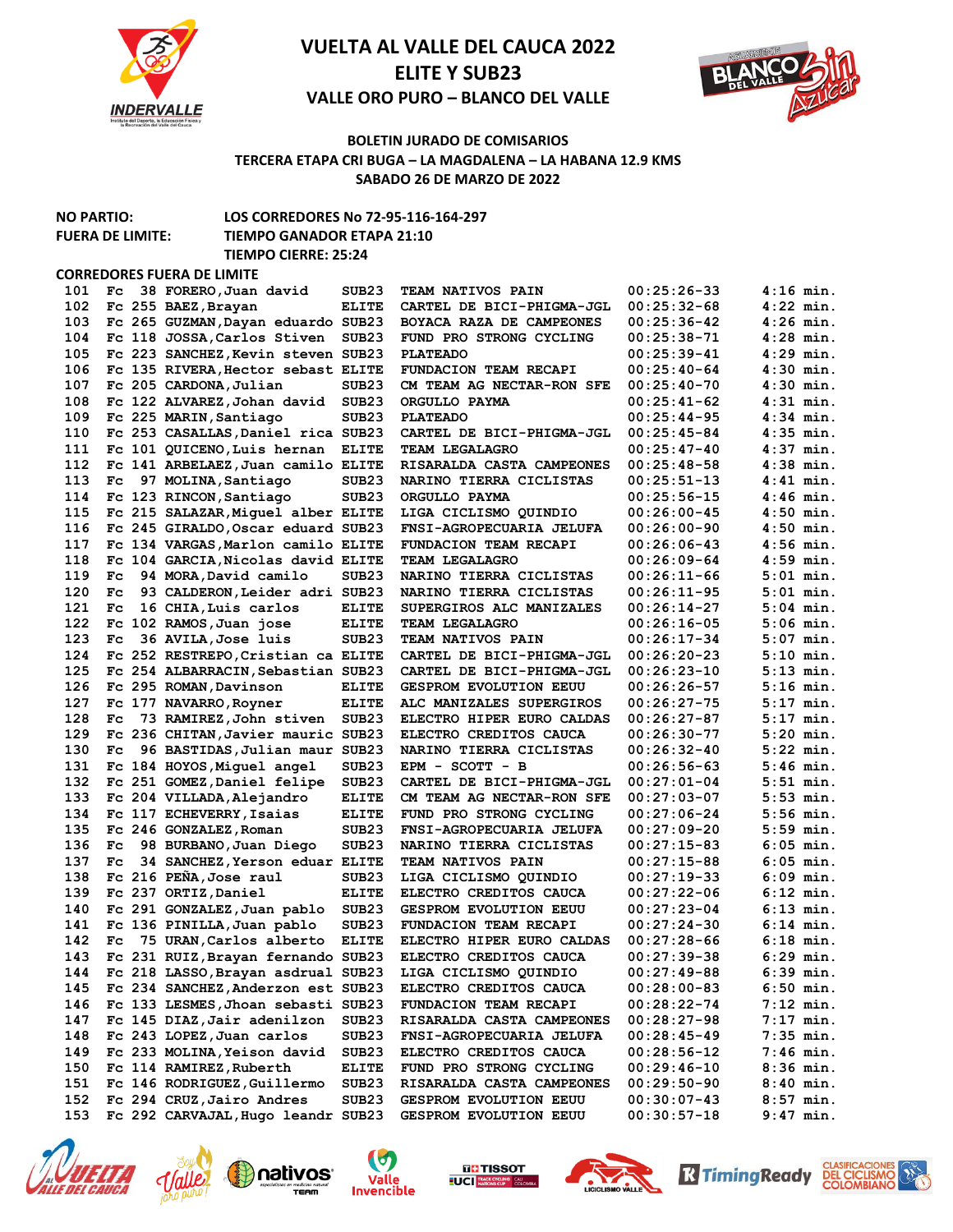



**FDO JURADO DE COMISARIOS**

### **CUARTA ETAPA CIRCUITO SANTA HELENA – EL PARAISO – SANTA HELENA 92.8 KMS DOMINGO 27 DE MARZO DE 2022**

| <b>HORA DE SALIDA DAMAS:</b>   | $7:00$ AM                                            |
|--------------------------------|------------------------------------------------------|
| <b>HORA DE SALIDA HOMBRES:</b> | $9:00$ AM                                            |
| SITIO DE SALIDA:               | <b>HACIENDA EL PARAISO</b>                           |
| SITIO DE LLEGADA:              | <b>HACIENDA EL PARAISO</b>                           |
| <b>HOMBRES</b>                 |                                                      |
| <b>DISTANCIA:</b>              | 92.8 KMS - 8 VUELTAS                                 |
| PREMIO DE MONTAÑA:             | 1. HACIENDA EL PARAISO - 1RA VUELTA DE 3RA CATEGORIA |
|                                | 2. HACIENDA EL PARAISO - 3RA VUELTA DE 3RA CATEGORIA |
|                                | 3. HACIENDA EL PARAISO - 5TA VUELTA DE 3RA CATEGORIA |
| <b>METAS VOLANTES:</b>         | 1. RESTAURANTE CASA VIEJA 2DA VUELTA                 |
|                                | 2. RESTAURANTE CASA VIEJA 4TA VUELTA                 |
|                                | 3. RESTAURANTE CASA VIEJA 6TA VUELTA                 |
| <b>DAMAS</b>                   |                                                      |
| <b>DISTANCIA:</b>              | 58 KMS - 5 VUELTAS                                   |
| PREMIO DE MONTAÑA:             | 1. HACIENDA EL PARAISO - 1RA VUELTA DE 3RA CATEGORIA |
|                                | 2. HACIENDA EL PARAISO – 3RA VUELTA DE 3RA CATEGORIA |
|                                | 3. HACIENDA EL PARAISO - 5TA VUELTA DE 3RA CATEGORIA |
| <b>METAS VOLANTES:</b>         | 1. RESTAURANTE CASA VIEJA 2DA VUELTA                 |
|                                | 2. RESTAURANTE CASA VIEJA 4TA VUELTA                 |
| <b>CONTROL MEDICO:</b>         | <b>CARPA DE LA ORGANIZACION</b>                      |
| LIMITE DE CLASIFICACIÓN:       | EL 80% DEL TIEMPO DE LA PRIMERA VUELTA EN CADA MANGA |

- **1. ENTRADA DE VEHICULOS AL SITIO DE SALIDA (HACIENDA EL PARAISO) DE LA CUARTA ETAPA**
- **2. HASTA LAS 6:30 AM POR LA VIA PALMIRA – AMAIME – CRUCERO SANTA HELENA – HACIENDA EL PARAISO (ESTACIONAMIENTO)**
- **3. DESPUES DE LAS 6:30 AM HASTA LAS 8:00 AM POR LA VIA PALMIRA – TIENDA NUEVA – TABLONES – HACIENDA EL PARAISO (ESTACIONAMIENTO)**
- **4. DESPUES DE LAS 8:00 AM NO HAY INGRESO PARA NINGUN VEHICULO A LA HACIENDA EL PARAISO, POR NINGUNA VIA.**

**2. NO HAY ACOMPAÑAMIENTO DE VEHICULOS**

- **1. LA ASISTENCIA NEUTRAL SHIMANO CIRCULARA DURANTE TODO EL RECORRIDO.**
- **2. LOS EQUIPOS SE UBICARAN A LO LARGO DEL RECORRIDO PARA ASISTENCIA MECANICA Y ALIMENTACION PIE EN TIERRA.**











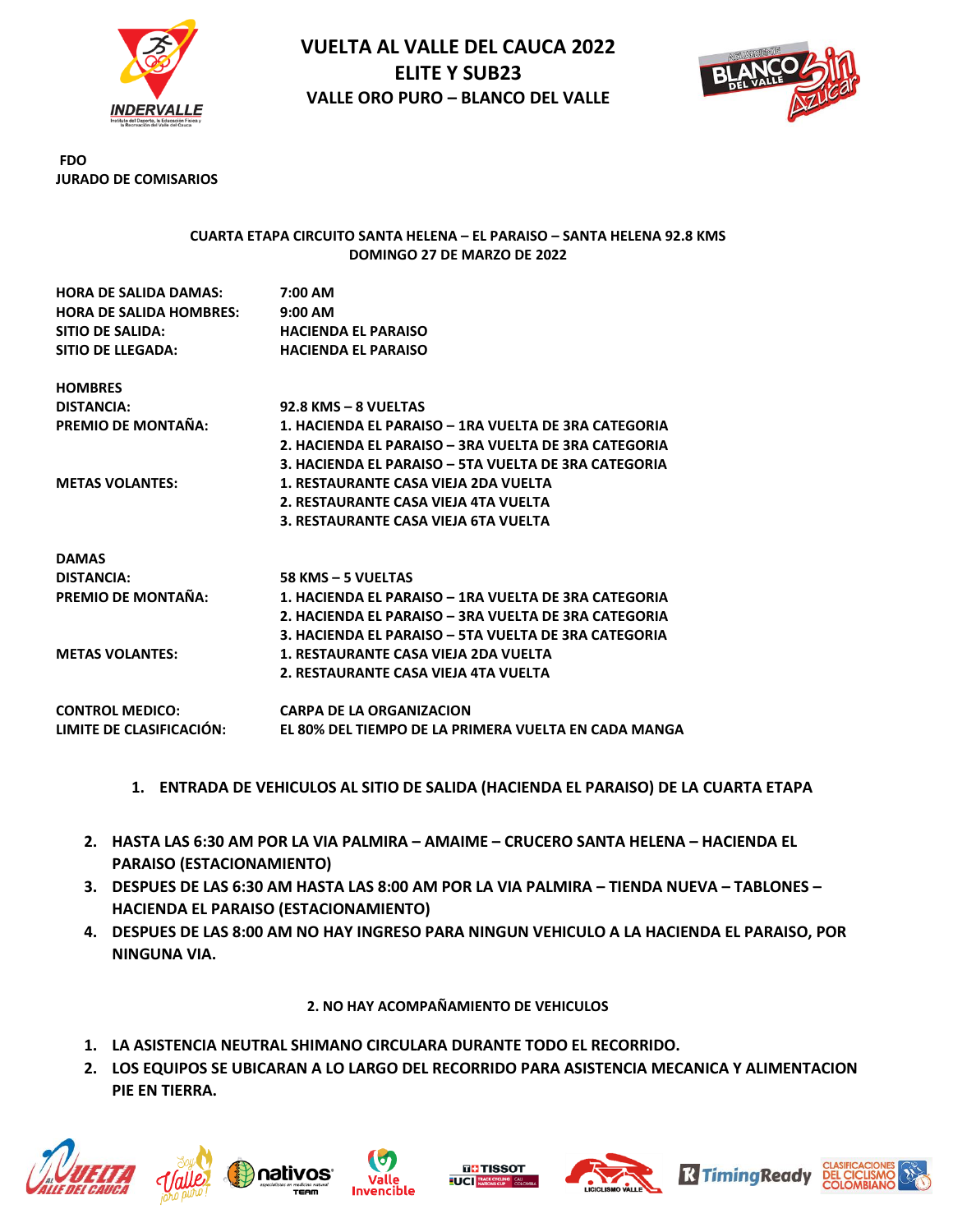



**3. SERIES Y MANGAS**

- **1. LAS MANGAS ESTAN CONFORMADAS ASI:**
	- **a. PRIMERA MANGA LOS CORREDORES CLASIFICADOS EN LA GENERAL INDIVIDUAL A PARTIR DEL PUESTO 51 AL 101.**
	- **b. LA SEGUNDA MANGA LOS CORREDORES CLASIFICADOS EN LA GENERAL INDIVIDUAL DEL PUESTO 1 AL 50**
- **2. METAS VOLANTES Y PREMIOS DE MONTAÑA SOLAMENTE SE DISPUTARÁN EN LA SEGUNDA MANGA.**
- **3. LOS 5 PRIMEROS CLASIFICADOS EN LAS METAS VOLANTES Y PREMIOS DE MONTAÑA, PARTICIPARAN EN LA 2DA MANGA, CUALQUIERA QUE SEA SU UBICACIÓN EN LA CLASIFICACION GENERAL INDIVIDUAL.**
- **4. LOS PUNTOS DE LA CLASIFICACION POR PUNTOS SE ASIGNARÁN A LA MANGA QUE IMPONGA MEJOR TIEMPO.**

# **BOLETIN DE DIRECCION**

**HOY HA TERMINADO CON GRAN ÉXITO LA TERCERA ETAPA CON CONTRARELOJ BUGA – LA HABANA, AGRADECEMOS A TODA LA CIUDADANIA DE BUGA AL ALCALDE EL DR. JULIAN ROJAS, A JHONATAN DEL INDER BUGA, A TODAS LAS PERSONAS DEL TRANSITO, EL GOBIERNO, POR EL APOYO QUE TUVIMOS PARA LA REALIZACION DE ESTA ETAPA, A LA POBLACION DEL CORREJIMIENTO DE LA HABANA Y LA MAGDALENA, POR LA PARTICIPACION Y LA ESTADIA DURANTE LA CARRERA.**

**AGRADECER EL CIERRE DE VIAS AL TENIENTE CORONEL HERNAN CARVAJAL INMENSAMENTE, A LA POLICIA NACIONAL, AL GENERAL CARLOS E. RODRIGUEZ, QUE NOS DA EL APOYO CON TODA LA POLICIA, UNOS AGRADECIMIENTOS ESPECIALES.**

**IGUALMENTE, A TODOS NUESTROS PATROCINADORES, A NUESTRA GOBERNADORA LA DRA. CLARA LUZ ROLDAN, AL GERENTE DE INDERVALLE EL DR. FELIPE LOPEZ, A LA LICORERA DEL VALLE CON SU GERENTE JOSE MORENO, A NATIVOS AGRADECERLE EL APOYO A LA VUELTA AL VALLE, IGUALMENTE A LAS ALCALDIAS DE PALMIRA, PRADERA, EL CERRITO Y HOY EL APOYO QUE TUVIMOS DEL ALCALDE DE BUGA, EL DR. JULIAN ROJAS, ESTUVIMOS CON EL EN LA CONTRARELOJ Y LA CEREMONIA DE PREMIACION.** 

**PARA INFORMARLE A TODOS LOS EQUIPOS COMO DIRECCION DE LA CARRERA, QUE EL DIA DE MAÑANA TENDREMOS EL CIRCUITO DE LAS DAMAS A PARTIR DE LAS 7:00 AM, LA ENTRADA AL PARQUEADERO Y EL SITIO DONDE SE VAN A COLOCAR LAS CARPAS Y LOS PITS DE LOS EQUIPOS, SERA EN EL PARQUEADERO DE LA HACIENDA EL PARAISO, LA ENTRADA SERA HASTA LAS 6:30 ANTES DE QUE EMPIECEN A CORRER LAS MUJERES, LOS QUE VAN A LLEGAR MAS TEMPRANO, LOS QUE SE QUIERAN UBICAR ANTES DE LAS 6:30, ENTRANDO POR LA VIA QUE ES AMAIME, CRUCERO, DE SANTA HELENA LA HACIENDA EL PARAISO. LOS QUE NO ALCANCEN O NO PUEDAN ENTRAR ANTES DE LAS 6:30, LA ENTRADA ALTERNA AL CIRCUITO ES LA VIA, PALMIRA, TIENDA NUEVA, TABLONES, LOS CEIBOS, HACIENDA EL PARAISO, AHÍ ESTA HABILITADA ESTA VIA Y LA ENTRADA A LOS PITS Y LOS PARQUEADEROS HASTA LAS 8:00 AM, YA QUE A LAS 9:00 EN PUNTO INICIAREMOS LA PRIMERA MANGA DE LOS HOMBRES Y DESPUES VIENE LA SEGUNDA MANGA.** 

**ESA ES LA INFORMACION PARA TODA LA CARAVANA CICLISTICA, TODOS LOS MEDIOS DE COMUNICACIÓN, TODOS LOS QUE TIENEN QUE ESTAR EN LA CARRERA Y LOS QUE VAN A ESTAR EN LAS TRANSMISIONES ESPECIALES.**

**DE MANERA ESPECIAL, QUIERO INVITAR A QUE MAÑANA VEAN POR TELEPACIFICO DE 10 A 12:30 LA TRANSMISION DIRECTA DEL CIERRE DE ESTA VUELTA AL VALLE ELITE Y SUB23 VALLE ORO PURO, AGUARDIENTE BLANCO DEL VALLE.** 

**GRACIAS,** 

**HERNANDO ZULUAGA DIRECTOR GENERAL**